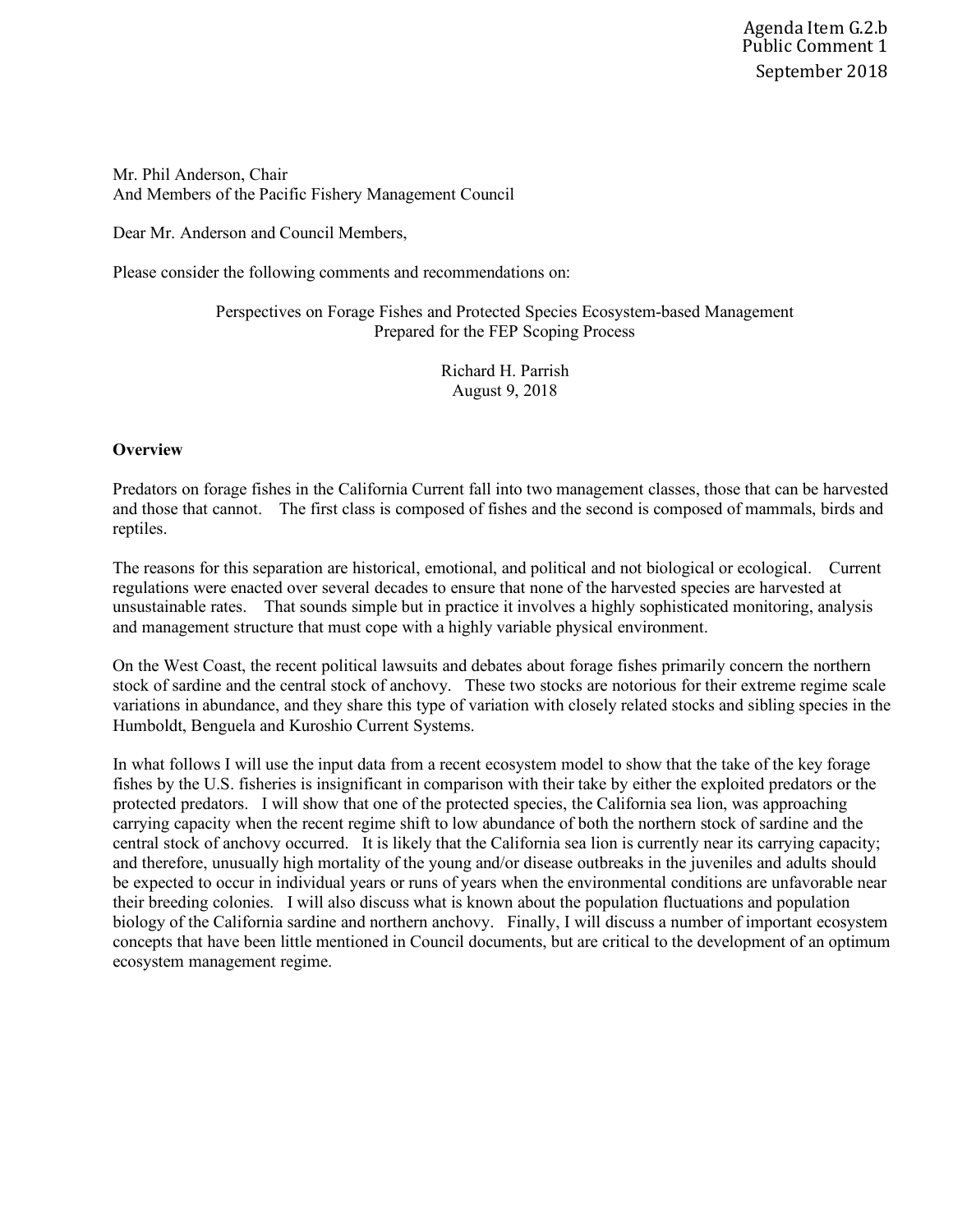## **Summary of Comments and Recommendations to enhance the Fishery Ecosystem Plan (FEP**)

The pelagic habitat is likely to be one of the first considered for ecosystem-based management because it is the principal source of food for protected mammals and birds.

The lower and middle trophic levels of the pelagic habitat in the California Current are well known to have extreme climatic-dependent variations associated with annual and decadal scale changes in oceanic circulation. Present ecosystem models are incapable of predicting or accounting for these fluctuations.

To date no one has provided a time series of the combined biomass of the species that dominate the food habits of predators on small pelagic fishes.

Present models cannot predict long strings of unusually poor or good recruitment years; that is, they cannot predict regime shifts.

Recent highly complicated ecosystem models have addressed the relationship between forage fishes and the population abundance of protected predator species. Unfortunately, the people carrying out these analyses do not appear to consider the ecosystem effects of predator species on forage fishes. Although they clearly had the model output to assess these affects, they have largely ignored top down effects on forage fishes.

Food habit studies taken in one era will not accurately describe food habits in another. The expected wide variation in food habits is both a problem in the determination of the relative importance of sardine or anchovy to a predator and in evaluation of ecosystem function. Prey switching appears to be much easier for the predators than for modelers and fishermen.

A very recent review of ecosystem models of a number of ocean ecosystems, including the California Current, suggests that doubling fishing on small pelagic fishes has surprising little effect on ecosystems (Olsen et al 2018).

Both bottom up and top down ecosystem analyses should be carried out before any ecosystem-based management is attempted.

Both steady-state and naturally varying environmental-dependent ecosystem models should be developed and assessed before ecosystem-based management is attempted.

### Background:

Fifty-two years ago, I started sampling forage fishes on Cannery Row. For my first few years I shared an office with the only other fisheries biologist in the Monterey Bay area, Julius (Julie) Phillips, who started working on sardine with the California Division of Fish and Game in 1926. I note that Julie was the first to sample fish on Cannery Row and I was the last. Thanks to Julie, I was exposed to the entire history of the West Coast fishery for sardine and other forage fishes. This history can be divided into five periods with different population levels of two of the major forage fishes. Each period had a different research focus and political problems.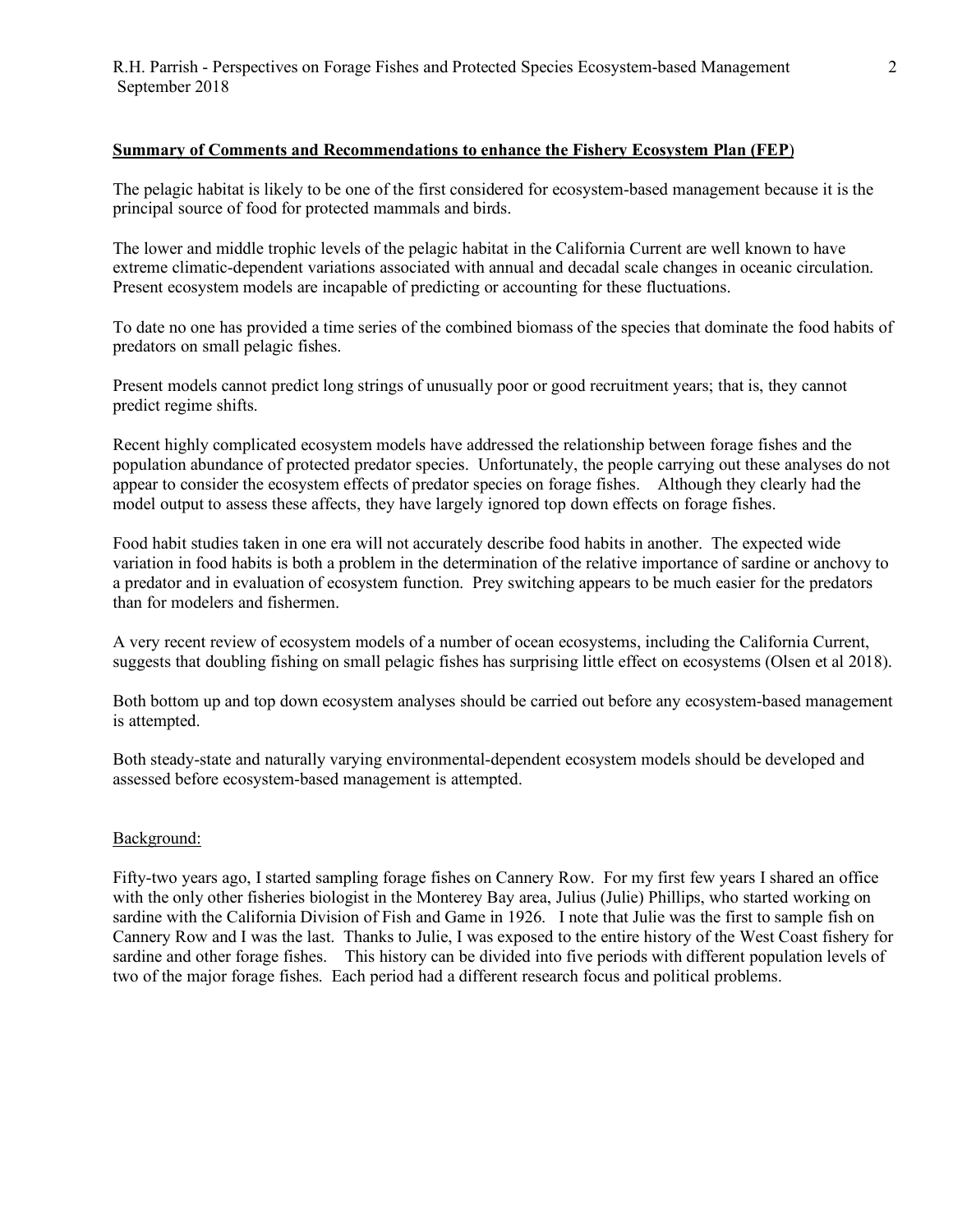| Period    | Sardine | Anchovy          |
|-----------|---------|------------------|
| 192?-1950 | High    | Low              |
| 1951-1968 | Low     | Low              |
| 1969-1993 | Low     | High             |
| 1994-2010 | High    | Low <sup>a</sup> |
| 2011-2017 | Low     | $Low^b$          |

<sup>a</sup> Except for an abrupt population bubble to more than 1.3 MMT in 2005-6.

<sup>b</sup> The most recent CalCOFI larvae based index of the SCC shows a very strong resurgence of the biomass of anchovy (2018 IEA Rep. Figure G.3.1). The 2017 larval index appears to be in the range of that found in the highest years during the peak of the fishery in the 1980s and during the 2005-2006 anchovy population bubble when the anchovy biomass was in excess of 1 MMT. (R.H. Parrish, Management of Northern Anchovy in US Waters, Agenda Item C.4.b., April 2018, Public Comment)

The most recent period began with the transition from a period of high sardine abundance and low anchovy abundance to the second observed period with low abundance of both sardine and anchovy. The transition could be said to have occurred in 2011 at the beginning of a five-year string of sardine recruitment failures (Hill et al 2017). The first period of low sardine and low anchovy lasted for 18 years. Historically, average biomass levels of sardine and anchovy were relatively uncommon, and they principally occurred during regime shifts when biomass levels were either increasing or decreasing.

Sardine and anchovy are not the only important forage species. The classic forage fishes are essentially small, pelagic schooling species. The 'key' forage species in the California Current include: sardine, anchovy, herring, saury, osmerid smelts, antherinid smelts, shortbelly rockfish, market squid, the young of two medium-sized pelagic species (Pacific mackerel and jack mackerel) and pelagic juveniles of a wide range of benthic fishes.

Pacific mackerel have had two periods of high abundance, 1928-1944 and 1977-1998, (Hill and Crone 2005), which further complicates evaluation of the abundance of forage species. The variation in the abundance of jack mackerel has decadal variations; however, they can live for more than 30 years, which considerably dampens their population fluctuations. Shortbelly rockfish (the most abundant small pelagic rockfish), while not as well documented as the coastal pelagic species, has large decadal scale variation in its abundance (Field et al 2007). Almost nothing is known about the variability of the saury. The other dominant schooling species, Pacific hake, has relatively less variation in abundance, with total biomass varying from a high of 6.7 MMT in 1985 to a low of 1.7 in 2007; the 2017 total biomass of 5.3 MMT is the highest since 1988 (Berger et al. 2017).

Market squid, which live less than one year, do not build up large populations of animals recruited from several years of good environmental conditions. Instead squid abundance depends upon much shorter time scales, and its population has sharply declined repeatedly during El Niño years and then recovered quickly when 'normal' circulation patterns returned. Pelagic crabs (*Pleuroncodes planipes*) are important only in the southern portion of the California Current, and their abundance in California is essentially the reverse of that of market squid, abundant during warm-water El Niño periods and rare otherwise. Little information is available for this species.

To date no one has provided a time series of the combined biomass of the species that dominate the food habits of predators on small pelagic fishes.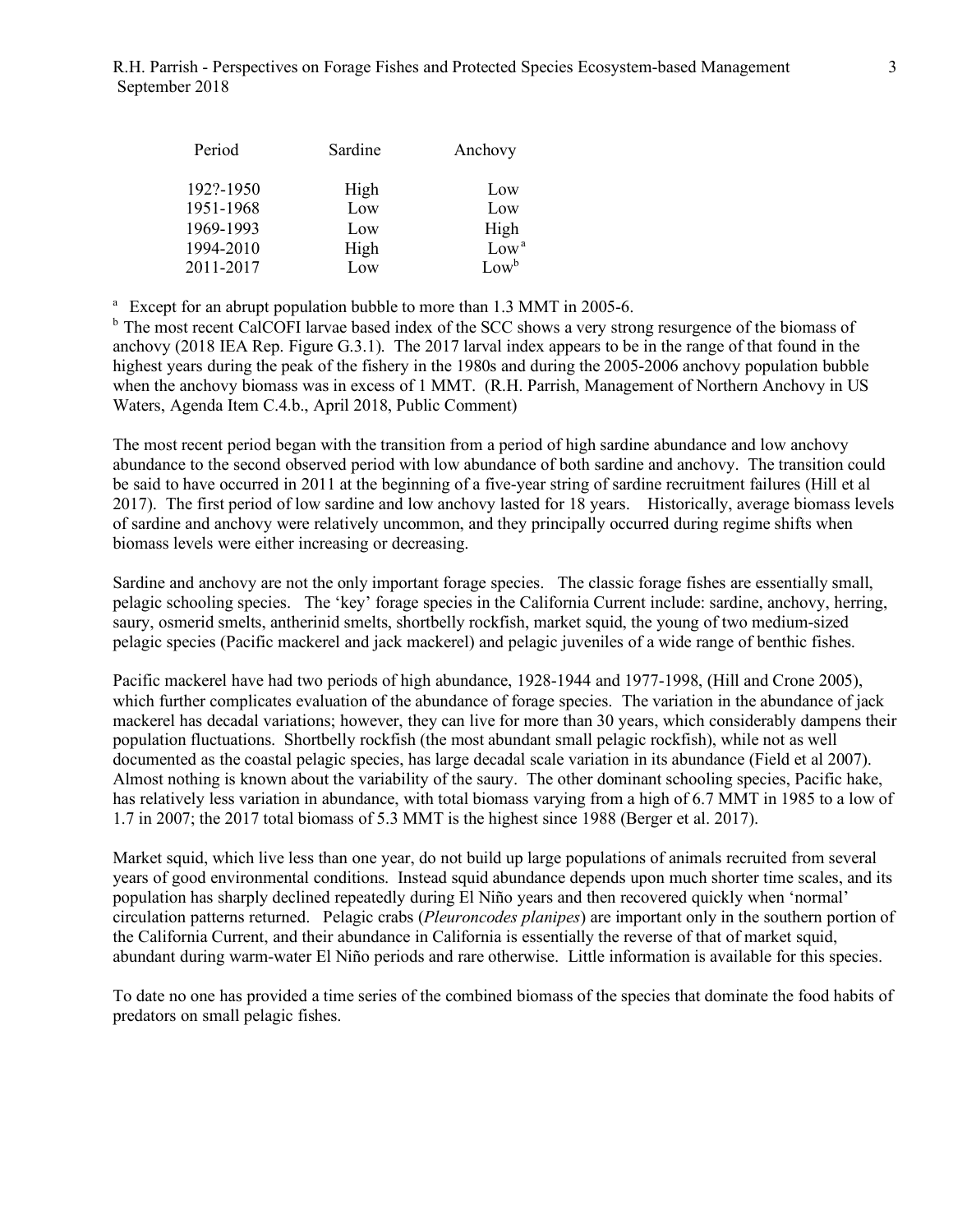The variations in abundance of the northern stock of sardine, Pacific mackerel, and the central stock of anchovy are well documented from population assessments, egg and larval abundance and examination of paleo-sediments. It is clear that all three stocks will have huge variations in biomass at decadal time scales, with or without fishing. Extensive single species simulation models (Hurtado-Ferro and Punt 2014) have confirmed that the sardine management model, developed by Larry Jacobson and myself, is an effective way to manage the northern stock of sardine. The decades-long development of highly sophisticated population assessment models for sardine demonstrate that biomass can be assessed accurately enough to utilize the present harvest control rule (Hill et al 2017). However, present models cannot predict long strings of unusually poor or good recruitment years; that is, they cannot predict regime shifts. The Pacific Fisheries Management Council followed the harvest control rule and closed the directed sardine fishery when the estimated biomass fell below the established 150,000 mt CUTOFF.

Recent highly complicated ecosystem models have addressed the relationship between forage fishes and the population abundance of protected predator species. Unfortunately, the people carrying out these analyses do not appear to consider the ecosystem effects of predator species on forage fishes. Although they clearly had the model output to assess these affects, they have largely ignored top down effects on forage fishes. For example, fisheries on predator species have significantly lowered their biomass, and this would have resulted in an increase the biomass of the forage species they preyed on. In contrast, the increased biomass of protected predator species has certainly been a factor in decreasing the biomass levels and increasing the natural mortality rates of the key forage species.

Evaluation of the relationships between forage fishes and their predators is severely affected by the fact that during some periods there can be more than 100 times as many anchovy as sardine and in other periods the opposite may occur. Predator food habit studies taken during periods of both low and high abundance of anchovy and sardine are simply not available for many predators, primarily due to the decadal scale and El Niño scale variation in the abundance of the major forage species. Food habit studies taken in one era will not accurately describe food habits in another. The expected wide variation in food habits is both a problem in the determination of the relative importance of sardine or anchovy to a predator and in evaluation of ecosystem function. Prey switching appears to be much easier for the predators than for modelers and fishermen.

One principal 'problem' addressed by researchers during the current period is the allocation of forage fishes between protected species and commercial fisheries. This 'problem' has occurred in spite of evidence that protecting marine mammal and bird species in the area regulated by the Pacific Fisheries Management Council has greatly increased their population sizes. This increase has occurred in spite of low sardine abundance from 1958-88 and low anchovy biomass from 1989-2004 and 2007-15.

For example, there are now more than 12 times as many California sea lions as there were in 1966 when I started sampling forage fishes, and more than 120 times as many as when Julie Phillips started in 1926.

To address what I believe are the necessary factors that need to be evaluated in the fishery management of the California Current, I will first focus on an ecosystem approach including the above 'key' forage species and protected marine mammals and birds (Part 1). I will then go into more depth with a case-history approach based on the California sea lion (Part 2). Finally, I will present information on the present state of sardine and anchovy stocks and discuss a number of important ecosystem concepts that have been little mentioned in Council documents, but are critical to the development of an optimum ecosystem management regime (Part 3).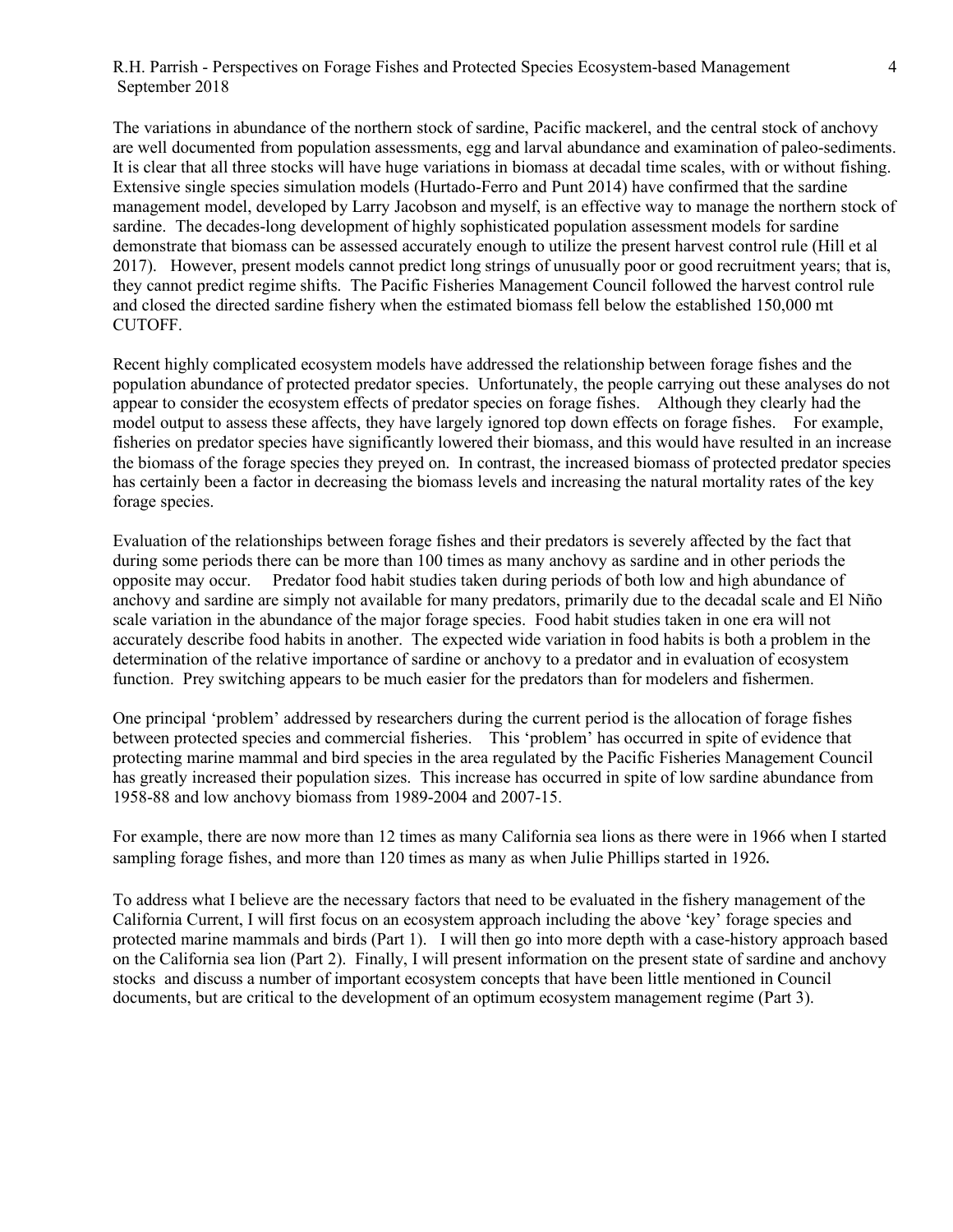## **Part 1: Ecosystem Perspective**

#### Ecosystem model estimates of consumption of forage fish by protected species.

There are several ways to estimate the volume of forage fishes taken by predators. Knowledge of the population size and the annual food consumption allows a direct calculation of the forage taken by a predator. If the biomass by species is available, the annual forage can be divided into the major species and species groups. The development of ecosystem models allows the calculation of the amount of forage species consumed; however, to date none of the recent California Current ecosystem models have been focused on a top-down analysis. The input estimates of biomass and consumption per unit body weight used in the ecosystem models can be used to estimate average total forage consumption of species or species groups, and if the species composition of the diets used in the ecosystem model is available, the forage by species or species group can be calculated.

Koehn et al. (2016) developed a species-rich California Current Ecopath model that contains 27 piscivorous fish species and species groups, 15 marine mammal species and species groups and 18 marine bird species and species groups. This model is "intended to represent the most recent state of the ecosystem, averaged over 2000-14", including the fisheries. Their Table 1 gives the biomass and consumption-to-biomass ratio for all of the species in the model, and their diet matrix is available in their supplemental information. The Koehn et al model does not include jack mackerel, antherinid smelts or pelagic red crabs; however, it does include a number of juvenile species groups that are important forage species for a wide range of animals. The most serious lack on the predator side is the absence of the 'trans-boundary species' (tropical tunas, bonito, barracuda and yellowtail) that are of great importance in the southern portion of the California Current. The absence of spatial resolution makes it difficult to evaluate the fairly different fauna assemblages in the northern and southern halves of the California Current, and the northern fauna are better represented than the southern.

I have used the information from the Koehn et al (2016) model and average 2000-14 U.S. landings to show the relative consumption of the "key" forage species by major faunal groups (Table 1). As used here, the "key forage fishes" include sardine, anchovy, herring, other forage fishes (saury, osmerid smelts, shortbelly rockfish and sandlance), juvenile fishes (rockfish, flatfish, hake, roundfish), Pacific mackerel and, although not a fish, market squid. I have also separately included euphausids (krill), as a reference, due to their importance as forage.

The total vertebrate predator consumption of the 'key forage fishes' is 8.77 MMT, and they take and additional 52.48 MMT of euphausids. Fishes take the majority, 54%, of the annual consumption of the key forage species (4.75 MMT) and euphausids, 94%, (49.09 MMT). Mammals take 2.89 MMT of the key forage fishes and 3.13 MMT of euphausids; birds take 1.13MMT and 0.26 MMT. In contrast, the U.S. fishery takes 0.17 MMT and 0 MMT of euphausids (Table 1). The Koehn et al. (2016) model has no invertebrate take of the key forage species, and I have not included the fisheries in Canada and Mexico.

The take of the key forage species by the U.S. fishery is 2.0% of that taken by the fishes, mammals and birds. Fishes take 27.5 times as much of the key forage fishes as the U.S. fishery; mammals take 16.7 times as much, and birds take 6.6 times as much. Clearly, competition between predators is far more important than competition between predators and the fishery.

It should also be noted that the large fishes that take the key forage species are those most likely to be fished to levels well below their unfished biomass levels. Therefore, the unfished take of key forage species by the presently exploited fishes would be expected to be somewhere between 20-40% higher than the 4.75 MMT figure. The total pristine population biomass of the marine mammals and birds is unknown, but it is possible that, at pristine population levels, the marine mammals and birds would take more of the key forage species than do the fishes. Based on the 2000-14 Koehn et al (2016) data, fishes take 14 times more euphausids than the combined take of euphausids by mammals and birds, and fishes take 10 times more euphausids than key forage fishes.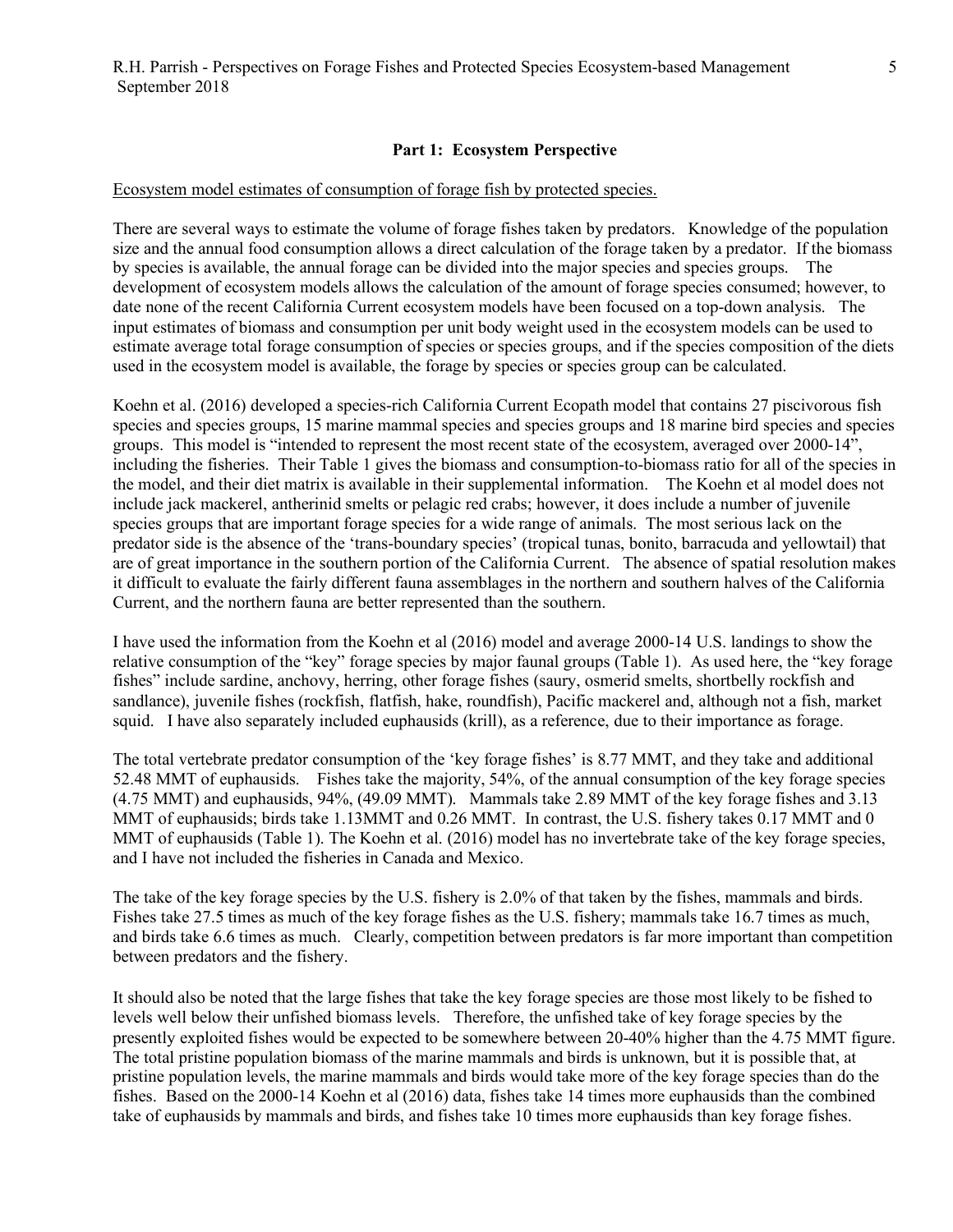Table 1. Annual consumption (mt) of forage by major faunal groups and average (2000-14) U. S. landings. (Calculated from Koehn et al. 2016: Table 1 and supplemental data).

| <b>Key Forage Species</b> | <b>TOTAL</b> | <b>Fishes</b> | Mammals   | <b>Birds</b> | Fisherv  | Fishery % |
|---------------------------|--------------|---------------|-----------|--------------|----------|-----------|
| Sardine                   | 918,256      | 379,032       | 530,061   | 9,163        | 76,754   | 8.4%      |
| Anchovy                   | 1,318,094    | 633,862       | 429,545   | 254,687      | 8,095    | 0.6%      |
| Herring                   | 913,513      | 709,657       | 136,559   | 67,297       | 1,829    | 0.2%      |
| Other for, fish           | 1,322,808    | 906,608       | 220,288   | 195,911      | 16       | 0.0%      |
| Juvenile fishes           | 2,887,172    | 1,691,576     | 842,913   | 352,682      | $\Omega$ | $0.0\%$   |
| Market squid              | 1,309,632    | 406,604       | 650,128   | 252,901      | 80,460   | 6.1%      |
| Pacific mackerel          | 100,146      | 23.915        | 75,512    | 718          | 5,860    | 5.9%      |
| Total                     | 8,769,620    | 4,751,254     | 2,885,006 | 1,133,360    | 173,014  | 2.0%      |
| Euphausids                | 52,478,145   | 49,085,682    | 3,132,986 | 259,478      | 0        | $0.0\%$   |

#### Marine Mammals:

To examine the take of the key forage species by individual species and species groups, the take by marine mammals is arrayed by species (Table 2). More than half of the marine mammal consumption of the key forage species is taken by California and Stellar sea lions (0.85 MMT) and dolphins (0.73 MMT). Humpback whales take (0.37 MMT), porpoises take (0.33 MMT), and elephant seals take (0.23 MMT).

Seals and sea lions take 1.33 MMT of the key forage species; porpoises and dolphins take 1.06 MMT; whales take 0.49 MMT and the U.S. fishery takes 0.17 MMT. It is clear that, with the exception of the humpback and minke whales, the key forage species are only a minor portion of the diet of baleen and sperm whales. Baleen whales take 3.13 MMT of euphausids, which are a prohibited species for fisheries.

The marine mammal take of sardine is nearly 7 times that of the fishery. The mammal take of market squid is 8 times, Pacific mackerel is 13 times, anchovy is 53 times and herring is 75 times the take of the corresponding fisheries (Table 2). Note that the model combines the northern and central stocks of anchovy. and it does not include the southern stock of sardine.

|                             |         |          |              | UUIEI   |              |              |             |                  |            |
|-----------------------------|---------|----------|--------------|---------|--------------|--------------|-------------|------------------|------------|
|                             |         |          |              | forage  | Juvenile     | Market       | Pacific     | <b>Total Key</b> |            |
| <b>Key Forage Species</b>   | Sardine | Anchovy  | Herring      | fishes  | fishes       | squid        | mackerel    | <b>Species</b>   | Euphausids |
| Orcas (transient)           | 0       | 0        | 0            | 0       | <sup>0</sup> | 0            | $\Omega$    | O                | 0          |
| Orcas (residential)         | 82      | 0        | 1,022        | 17      | <sup>0</sup> | 0            | 307         | 1,428            | o          |
| Porpoises                   | 33,160  | 87,135   | 9,682        | 51,313  | 11,618       | 135,544      | 968         | 329,419          | o          |
| Humpback                    | 189,449 | 94,725   | 42,626       | 0       | 42,626       | 0            | 0           | 369,426          | 568,347    |
| Minke                       | 4,012   | 6,018    | 1,404        | 3,611   | 1,003        | 0            | 201         | 16,250           | 23,071     |
| Fin                         | 22,822  | 22,822   | 22,822       | 22,822  | 0            | <sup>0</sup> | $\Omega$    | 91,288           | 712,044    |
| Sperm whale                 | 11,866  | 0        | 0            | 1,870   | $\Omega$     | 0            | $\mathbf 0$ | 13,736           | 0          |
| <b>Harbor Seals</b>         | 0       | 50,677   | 16,892       | 65,156  | 14,479       | 12,066       | 0           | 159,270          | 0          |
| Sea lions                   | 178,889 | 41,741   | 29,815       | 52,325  | 360,760      | 163,982      | 22,361      | 849,874          | 0          |
| Juvenile Elephant seals     | 0       | 1,480    | 0            | 0       | 81,916       | 145,080      | 0           | 228,476          | 0          |
| <b>Adult Elephant Seals</b> | 0       | 0        | 0            | 1,160   | 0            | 2,008        | 0           | 3,168            | 4,686      |
| Fur seals                   | 5,589   | 35,768   | 12,295       | 16,319  | 2,235        | 16,766       | 0           | 88,973           | 0          |
| Blue whale                  |         | 0        | 0            | 0       | <sup>0</sup> | 0            | $\Omega$    | 0                | 1,816,909  |
| Gray whale                  | n       | $\Omega$ | <sup>0</sup> | 0       | <sup>0</sup> | ŋ            | $\Omega$    | 0                | 7,929      |
| Dolphins                    | 84,192  | 89,179   | 0            | 5,694   | 328,275      | 174,682      | 51,676      | 733,698          | 0          |
| Total                       | 530,061 | 429,545  | 136,559      | 220,288 | 842,913      | 650,128      | 75,512      | 2,885,006        | 3,132,986  |
| Fishery (2000-14) Ave.      | 76,754  | 8,095    | 1,829        | 16      | 0            | 80,460       | 5,860       | 173,014          | 0          |

Table 2. Biomass (mt) and consumption of key forage species by marine mammals. (Calculated from Koehn et al. 2016: Table 1 and supplemental data).  $O<sub>thor</sub>$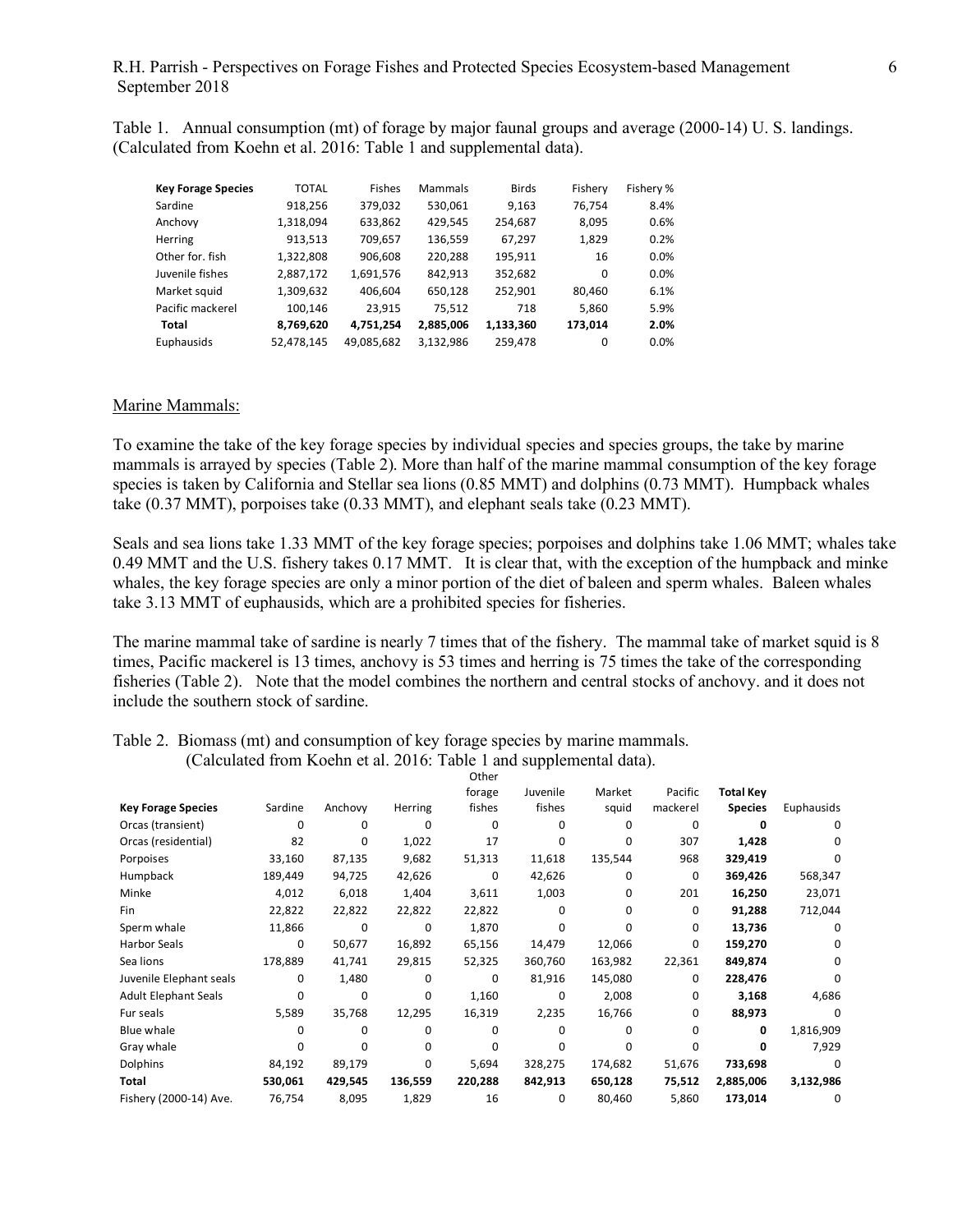#### Marine Birds:

The take of the key forage species by birds (1.13 MMT) is 6.5 times larger than that taken by the fishery (0.17 MMT).

The majority of the 1.13 MMT consumption of the key forage fishes in the California Current (Table 3) is taken by three species groups; common murre (0.44 MMT), shearwater (0.22 MMT) and Western/Glaucous gulls (0.14 MMT). Some of the most abundant species (Cassin's auklet and Leach's storm petrel) do not eat most of the key forage fishes and instead consume euphausids and other species. Probably due to their larger size, sardine and Pacific mackerel are not eaten by most marine birds: those fishes are only significant in the diet of brown pelican. 

|                           |         |          |              | Other   |          |          |          |                  |              |
|---------------------------|---------|----------|--------------|---------|----------|----------|----------|------------------|--------------|
|                           |         |          |              | forage  | Juvenile | Market   | Pacific  | <b>Total Key</b> |              |
| <b>Key Forage Species</b> | Sardine | Anchovy  | Herring      | fishes  | fishes   | squid    | mackerel | <b>Species</b>   | Euphausids   |
| <b>Common Murre</b>       | 0       | 103,082  | 37,845       | 55,896  | 180,706  | 64,824   | 0        | 442,353          | 4,452        |
| Cassin's auklet           | 0       | 0        | $\Omega$     | 0       | 0        | $\Omega$ | 0        | 0                | 128,496      |
| Rhinoceros auklet         | 0       | 8,724    | 3,643        | 20,400  | 8,306    | 3,212    | 0        | 44,285           | 5,207        |
| <b>Tufted Puffin</b>      | 0       | 239      | 0            | 14,310  | 12,463   | 183      | 0        | 27,195           | 1,669        |
| California gull           | 0       | 23,671   | $\Omega$     | 0       | 0        | 30,772   | 0        | 54,442           | $\Omega$     |
| Western/Glaucous gull     | 0       | 22,027   | 20,949       | 61,394  | 18,653   | 16,216   | 0        | 139,239          | 1,312        |
| Black-legged kittiwake    | 0       | 2,113    | 0            | 0       | 0        | 10,830   | 0        | 12,943           | 337          |
| Albatross                 | 0       | 0        | 0            | 2,411   | 0        | $\Omega$ | 0        | 2,411            | $\Omega$     |
| Northern Fulmar           | 0       | 0        | 0            | 0       | 741      | 3,174    | 0        | 3,914            | 1,058        |
| Shearwater                | 0       | 52,885   | 449          | 31,633  | 16,907   | 121,926  | 0        | 223,799          | 43,671       |
| Leach's S. Petrel         | 0       | 0        | $\Omega$     | 0       | 28,899   | $\Omega$ | 0        | 28,899           | 72,247       |
| Brandt's cormorant        | 0       | 10,741   | 1,907        | 1,032   | 57,546   | 996      | 0        | 72,222           | 0            |
| Double crested cormorant  | 0       | 7,156    | 541          | 1,210   | 6,119    | $\Omega$ | 0        | 15,025           | 0            |
| Pelagic cormorant         | 0       | $\Omega$ | $\mathbf{0}$ | 2,607   | 13,700   | $\Omega$ | 0        | 16,307           | n            |
| Marbled murrelet          | 168     | 1,307    | 956          | 1,567   | 626      | 770      | 0        | 5,394            | 1,028        |
| Pigeon Guillemot          | 0       | 0        | 0            | 447     | 7,221    | 0        | 0        | 7,668            | 0            |
| Caspian tern              | 446     | 1,729    | 1,008        | 1,928   | 79       | $\Omega$ | 0        | 5,190            | 0            |
| <b>Brown Pelican</b>      | 8,549   | 21,013   | $\Omega$     | 1,077   | 718      | $\Omega$ | 718      | 32,074           | <sup>0</sup> |
| <b>Total</b>              | 9,163   | 254,687  | 67,297       | 195,911 | 352,682  | 252,901  | 718      | 1,133,360        | 259,478      |
| Fishery (2000-14) Ave.    | 76,754  | 8,095    | 1,829        | 16      | 0        | 80,460   | 5,860    | 173,014          | 0            |

Table 3. Biomass (mt) and consumption of key forage species by marine birds. (Calculated from Koehn et al. 2016: Table 1 and supplemental data).

Consumption rates are higher for marine mammals than fishes, due to the fact that mammals are warm blooded and need more energy. Marine birds, due to their small size and increased energy output, have much higher energy requirements than marine mammals. For example, salmon consume 5.3 times their body weight per year, dolphins consume 32.3 times their weight and California gulls consume 193.9 times their weight (Kuehn et al. 2016)

Any comparison between the consumption of marine mammals, birds and fishery yields in the California Current ecosystem should account for the fact that migratory species, such as the grey whale and shearwaters, take a major portion of their annual consumption outside of the California Current Ecosystem. For example, the Koehn et al (2016) data show that shearwaters take about 47% of their diet outside of the California Current (Table 4).

Based on the biomass and consumption values given in Koehn et al. (2016), the total consumption of the fishes in their model is 104.90 MMT of which 103.17 MMT is taken from the California Current. The respective values for mammals are 25.46 MMT and 17.37 MMT and those for birds are 2.30 MMT and 2.01 MMT (Table 4). About 32% of the forage taken by the marine mammals and 23% of that taken by marine birds is taken outside of the California Current Ecosystem.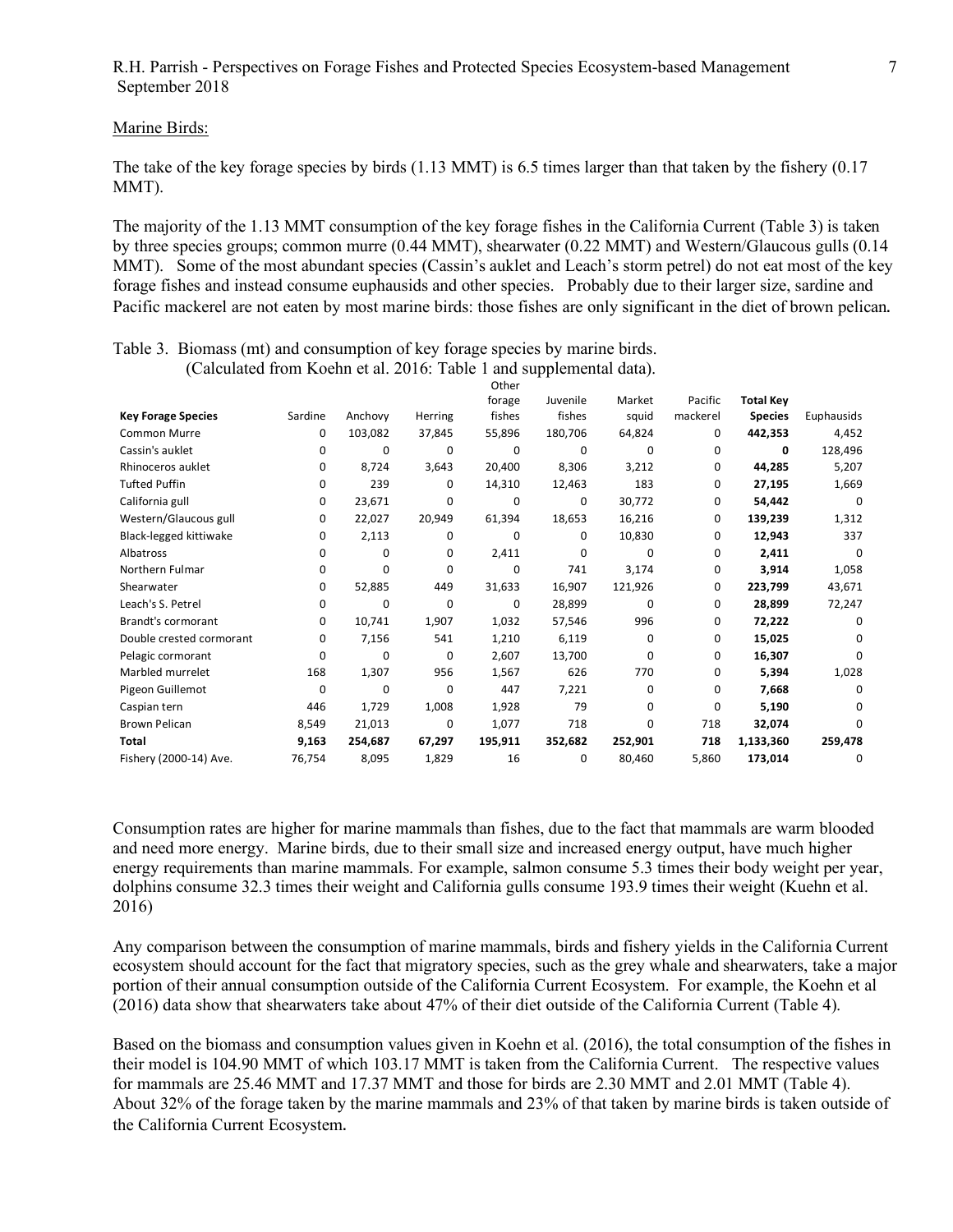Table 4. Biomass, consumption per-unit body weight and total forage consumption of marine birds (Calculated from Koehn et al. 2016: Table 1 and supplemental data).

|                           | <b>Biomass</b> | Consumption  | Cal. Current | Total       |
|---------------------------|----------------|--------------|--------------|-------------|
|                           | mt             | Per Body wt. | Consumption  | Consumption |
| Common Murre              | 3,270          | 169.50       | 549,255      | 554,265     |
| Cassin's auklet           | 1,230          | 266.90       | 269,725      | 328,287     |
| Rhinoceros auklet         | 280            | 202.20       | 54,702       | 56,616      |
| <b>Tufted Puffin</b>      | 180            | 181.10       | 32,565       | 32,598      |
| California gull           | 650            | 193.90       | 72,042       | 126,035     |
| Western/Glaucous Gulls    | 960            | 168.65       | 157,751      | 161,904     |
| Black-legged kittiwake    | 130            | 216.20       | 13,729       | 28,106      |
| Albatross                 | 750            | 124.25       | 18,021       | 93,188      |
| Northern Fulmar           | 240            | 199.70       | 24,016       | 47,928      |
| Shearwater                | 3,640          | 182.75       | 354,190      | 665,210     |
| Leach's S. Petrel         | 600            | 407.90       | 243,112      | 244,740     |
| <b>Brandt's cormorant</b> | 730            | 138.10       | 85,327       | 100,813     |
| Double crested cormorant  | 360            | 147.00       | 37,023       | 52,920      |
| Pelagic cormorant         | 260            | 142.60       | 31,563       | 37,076      |
| Marbled murrelet          | 30             | 255.10       | 6,741        | 7,653       |
| Pigeon Guillemot          | 100            | 205.90       | 15,791       | 20,590      |
| Caspian tern              | 90             | 189.90       | 16,397       | 17,091      |
| <b>Brown Pelican</b>      | 270            | 120.70       | 32,074       | 32,589      |
| <b>Marine Birds</b>       | 13,770         |              | 2,014,026    | 2,607,609   |

## **Part 2. Case History: California Sea Lion.**

The starvation of California sea lion pups in Southern California rookeries in the last couple of years has had extensive exposure in the press. This has contributed to the present advocacy to reduce the fisheries on small pelagic fishes, based on undocumented claims that fishing may be responsible for this unusual mortality. Apparently, the advocates hope that a reduction in commercial fisheries will increase the nutrition, size and survival rate of sea lion pups.

Before addressing this issue, however, it is necessary to review the food habits and history of the California sea lion population.

#### Food habits:

The California sea lion (hereafter 'sea lion') is an opportunistic predator that "feeds on whatever is most convenient" (Bonnot 1928). Sea lions consume a very wide variety of fishes and invertebrates and, as will be seen, the most common species in their diet are among the key forage fishes described above.

In recent decades, sea lion food habit studies have been based on sampling scat and spewings. Lowry and Carretta describe the difficulty of using these sampling methods. In addition to their concerns, the limitations of this method of sampling are seen in early food habit studies of sea lions in California; "Between July 20 and August 16 twelve sea lions were killed (yearlings, two-year olds and old cows). Seven contained giant squid. One was full of octopus, four were empty, except for a few remains of pens and beaks of squid." (Bonnet 1928). Evidence of large squids is very unlikely to occur in scat samples, and it is possible that the recent abundance of Humboldt squid went largely unnoticed in sea lion food habit studies. 

The food habit studies by Lowry and Carretta (1999: their Table 3) were taken over an extensive time period (1981-95) and include periods with high and low anchovy and sardine abundance; however, they only list the eight most abundant species and their values are frequency of occurrence not mass.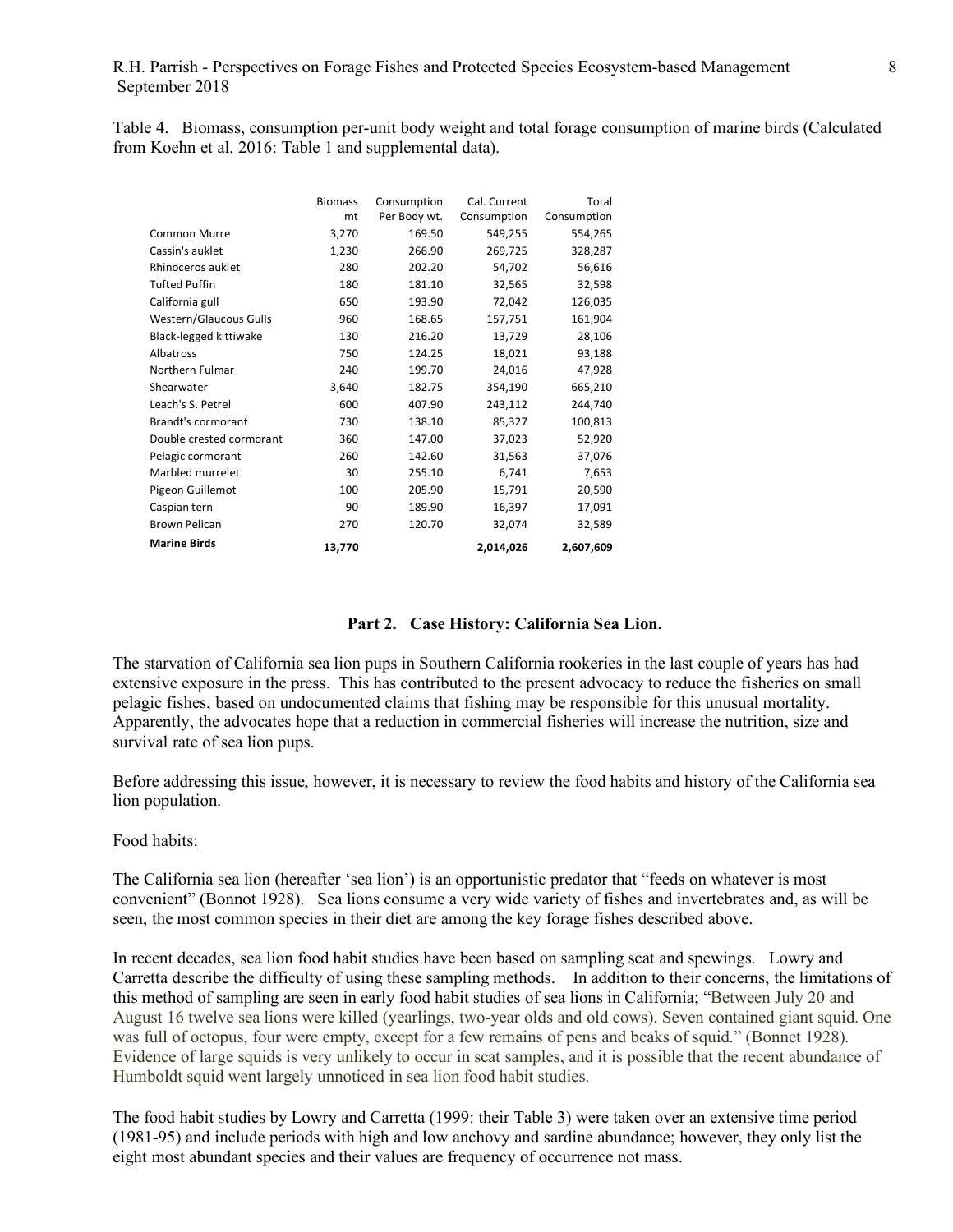|                       | Common name         |       | San Clemente Island |      | San Nicolas Island | Santa Barbara Island |      |
|-----------------------|---------------------|-------|---------------------|------|--------------------|----------------------|------|
| Scientific name       |                     | n     | $\%$                | п    | $\frac{9}{0}$      | n                    | $\%$ |
| Engraulis mordax      | Northern anchovy    | 1,155 | 45.4                | 897  | 29.4               | 360                  | 48.9 |
| Loligo opalescens     | Market squid        | 895   | 35.1                | .323 | 44.3               | 315                  | 42.7 |
| Merluccius productus  | Pacific whiting     | 631   | 24.8                | 931  | 31.2               | 290                  | 39.4 |
| Trachurus symmetricus | Jack mackerel       | 631   | 24.8                | 659  | 22.1               | 147                  | 19.9 |
| Sebastes jordani      | Shortbelly rockfish | 328   | 12.8                | 423  | 14.1               | 100                  | 13.5 |
| Pleuroncodes planipes | Pelagic red crab    | 301   | 11.8                | 244  | 8.1                | 72                   | 9.7  |
| Scomber japonicus     | Pacific mackerel    | 264   | 10.3                | 463  | 15.5               | 59                   | 8.0  |
| Sardinops sagax       | Pacific sardine     | 122   | 4.7                 | 371  | 12.4               | 73                   | 9.9  |

TABLE 3 **Frequency of Occurrence of Common Prey Found in California Sea Lion Scat Collected Seasonally at San Clemente (n** = **2,543) and San Nicolas Islands (n** = **2,980), and in Summer at Santa Barbara Island (n** = **736), 1981-95** 

Male sea lions differ from the females in that they typically spend a major portion of their lives in central California and further north. Males will therefore have somewhat different food habits than females. Food earnorma and rattific norm. That will interest the some what anterest rood habits than remarcs. Tood habits of sea lions in Central California are similar to those in Southern California (Weise and Harvey 2008); however, herring, spiny dogfish and salmon are added and pelagic red crabs are absent. Weise's (2000) Figure 9 visually demonstrates two important concepts. 1. Sea lions consume a very wide range of species but their diet is dominated by a small number of schooling and pelagic species. 2. Sea lions rapidly shift their feeding habits depending upon the availability of dominant forage species. These Central California food habit studies were carried out in 1998-9 and therefore they include only a regime with high sardine and low anchovy abundance. abits of sea hons in Central Cambrina are similar to  $\mathcal{L}$  and  $\mathcal{L}$  and  $\mathcal{L}$  for each collection to the test collection to the test collection to the set **Example 1998**<br>Social Southern Colifornic *(Weige and Harvey 2008* jack mackerel *(Euchurus symmetricus);* shortbelly rockfish egime with high sardine and low anchovy ah  $S_{\text{S}}$  smoothed seasonal percent occurrence index data in-dimensional in-

Weise and Harvey (2008) pointed out that California sea lions "consume almost exclusively commercially important prey species," and they concluded, "it was clear that they were plastic specialists concentrating their efforts on a handful of prey species in each season and switching prey with ocean climate shifts and seasonal movement of prey." $\blacksquare$  $\frac{1}{100}$  and fractor  $(2000)$  pointed but that Camponic tions (autumn 1989 at SCI and winter 1990 at SCI).  $d$ ied fewer squid in sea lionstead in sea lions and immediate during and immediate during and immediate during and immediate during and immediate during and immediate during and immediate during and immediate during and der moderation and severe Executively commercially



Figure 9. Comparison among seasons of percentage requese your<br>samples collected in Monterey Bay, California in 1997 and 1998.

S6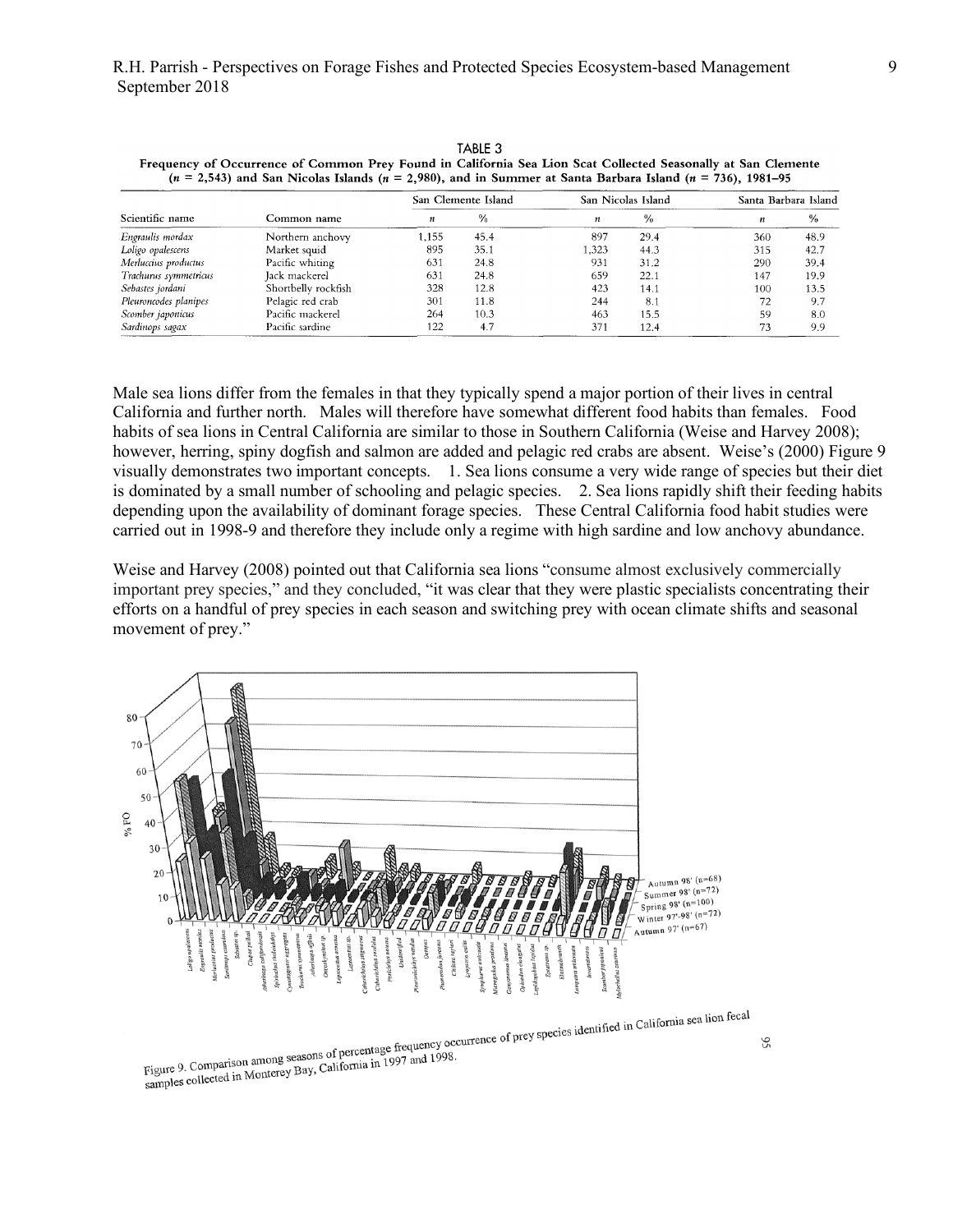## History of the California Sea Lion Population:

California and Stellar sea lions were highly over-exploited in the late  $19<sup>th</sup>$  century and early  $20<sup>th</sup>$  century, resulting in severe population declines. During the 1860 to 1870 period about 9,000–15,000 were harvested per year; by 1907 the estimated sea lion population in California was low and remained low until about 1930 (Cass 1985). For those with a strong stomach, Bonnot (1928) provides a description of the treatment of sea lions at that time. As late as WWII, sea lions were considered to be a nuisance. In an attempt to decrease sea lion harassment of the sardine purse-seine fishery, soldiers from Fort Ord were employed to machine gun sea lions hauled out near Point Sur (Julie Phillips pers. comm.).

Bonnot (1928) also provided information on the early counts of the numbers of sea lions in rookeries and haul out sites and observations on the diet of sea lions. For example, "(7 and 8) July 16. Two cows a mile south of Point Pinos. Both feeding on giant squid. Stomach, (1) contained two quarts, and (2) a gallon of chewed flesh and arms of giant squid."

The State of California started making sea lion counts in the rookeries and haul out grounds in 1927 (Bonnet 1928). The 1927 survey counted 941 California sea lions, 6,348 Stellar sea lions and 320 harbor seals; the 1928 survey found 1,429, 4,994 and 350 respectively. The five breeding season surveys between 1927 and 1938 had very similar statewide totals

(6,273 to 7,861); however, the numbers in Southern California (mostly California sea lions) increased gradually and those in Northern California (mostly Stellar sea lions) were relatively stable ((Bureau of Marine Fisheries 1946). All of the counts before 1946 were made by boat and would now be considered minimum population estimates, as sea lions at sea were not counted. Sea lions became protected species in 1972 with the passage of the federal Marine Mammal Protection Act, and annual aerial surveys of the rookeries began in the mid-1970s. The first aerial survey was made in 1946, when 7,338 sea lions were found in Southern California and 5,168 in Northern California (Bureau of Marine Fisheries 1946).

It is disappointing that, given the recent concern about the sea lions in Southern California, the last available value for pups born is from 2011 (Carretta et al. 2017). It is also discouraging that survey data must be estimated from a figure rather than being able to use the actual numbers obtained in the surveys.

To make the early population counts comparable to recent population estimates, I have increased the pre-1972 population counts by the ratio of total population size/survey count (i.e. 296,750/153,337 = 1.935) found in the most recent stock assessment (Carretta et al. 2017). Recent population estimates are based on counts of pups on the breeding islands in Southern California, and total numbers are estimated by multiplying the number of pups (Table 1) by 4.317 (Carretta et al. 2017). The most recent estimate (2014) is 340,000 California sea lions on the Southern California breeding colonies (McClatchie et al. 2016); however, the documentation of that estimate is not given.

In addition, there are breeding colonies on both the Pacific and Gulf coasts of Baja California, and males from the Pacific coast colonies spend a significant portion of their lives in U.S. waters (Carretta et al. 2017). Lowry and Maravilla-Chavez (2005) estimated the Pacific Baja California population to be about 81,000 in 2000 (i.e. between 75,000 and 87,000).

The original California sea lion surveys in 1927-30 show that the population size of the California portion of the California sea lion population was about 2,800, and the most recent estimate is 340,000 (Table 5). The 2014 California population estimate is more than 120 times larger than the 1928 estimate. So there were more than two orders of magnitude less sea lions when the original sardine fishery began.

Contrast this situation with the very closely related Japanese sea lion. It, too, was driven to low levels in the late 1800s and early 1900s by unregulated exploitation. It went extinct in 1974.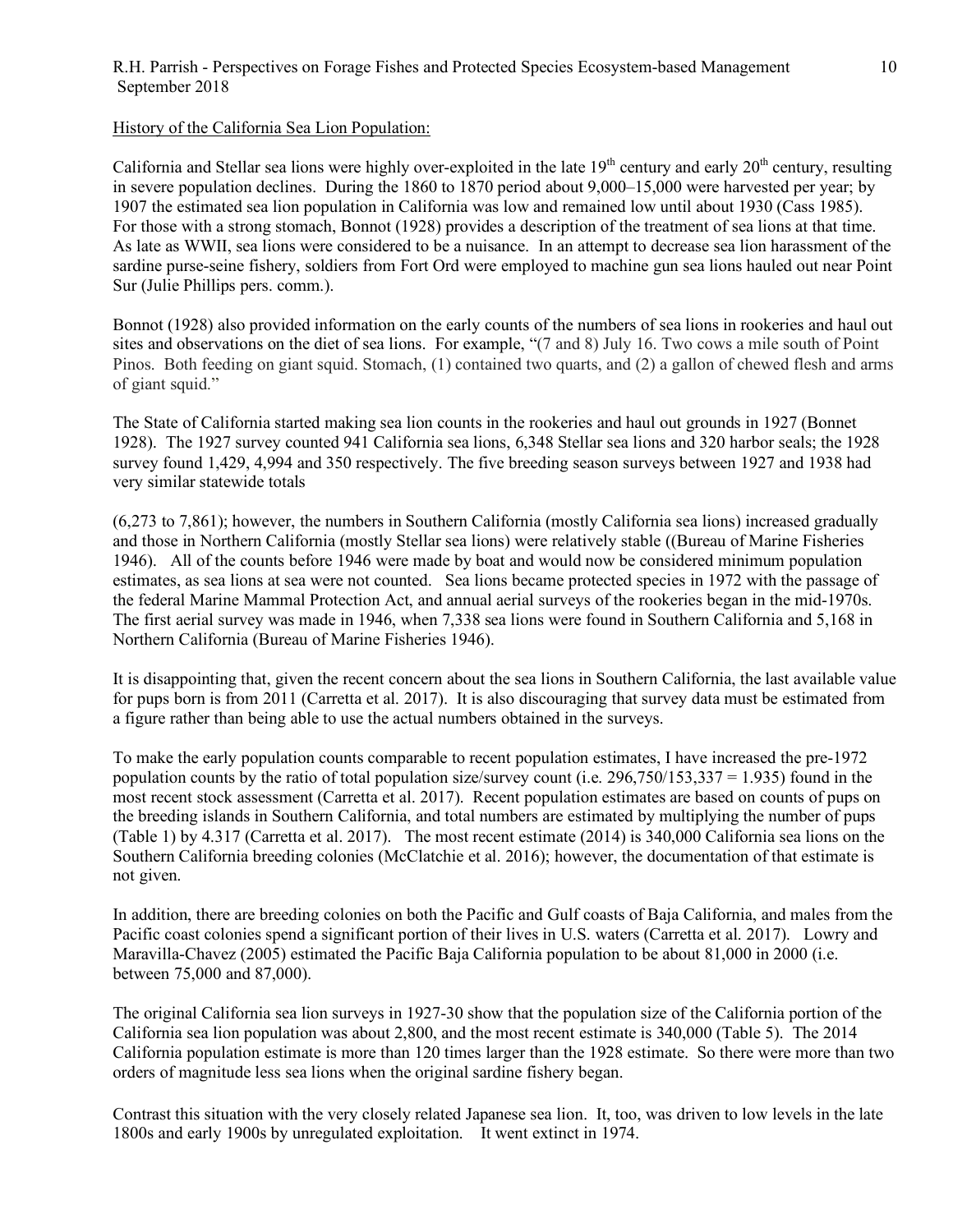California sea lion population growth rate from 1930 until 1938 averaged 9.3% per year even though sea lions were still being harvested or killed, and the rate between 1938 and 1946 dropped to 8.6%. Sea lions became protected species in 1972 and the population grew at a rate of 5.8% from 1975 to 2000. The rate decreased to 4.3% between 2000 and 2008 and to 2.3% between 2008 and 2014 (Table 5). The drop off in the population growth rate is entirely consistent with a population approaching carrying capacity.

Unfortunately, due to the absence of current survey information, it is not possible to determine if the population has reached or exceeded carrying capacity and has ceased growing.

Table 5. California Sea Lion Population Trends. Pup counts multiplied by 4.317, CDF&G survey counts multiplied by 1.935 and forage based on 4.563 mt per sea lion. (Survey and pup counts from Bonnot 1928, Cass 1946, Carretta et al. 2013, McClatchie et al. 2016 and Lowry and Maravilla-Chavez 2005.)

|                               | Pup    | Survey | Population | <b>Forage Consumption</b> | Annual |
|-------------------------------|--------|--------|------------|---------------------------|--------|
|                               | counts | counts | estimates  | mt                        | Growth |
| <b>USA</b>                    |        |        |            |                           |        |
| 1928                          |        | 1,429  | 2,800      | 13,000                    | 9.3%   |
| 1938                          |        | 3,882  | 7,500      | 34,000                    | 8.6%   |
| 1946                          |        | 7.338  | 14,000     | 65,000                    | 6.8%   |
| 1966 a                        |        |        | 28,000     | 128,000                   |        |
| 1975                          | 12,000 |        | 52,000     | 236,000                   | 5.8%   |
| 2000                          | 49.000 |        | 212,000    | 965,000                   | 4.3%   |
| 2008                          | 68,740 |        | 297,000    | 1,353,000                 | 2.3%   |
| 2014                          |        |        | 340,000    | 1,550,000                 |        |
| Baja California               |        |        |            |                           |        |
| 2000                          |        |        | 81,000     | 369,000                   |        |
| 2018 Projection $(+2.3\%/yr)$ |        |        |            |                           |        |
| US from 2008                  |        |        | 373,000    | 1,699,000                 |        |
| Baja from 2000                |        |        | 122,000    | 556,000                   |        |
| TOTAL in 2018                 |        |        | 494.000    | 2,256,000                 |        |

#### a Estimated with 6.8% annual growth from 1946-66.

Based on information from Sea World<sup>1</sup>, Demer et al (2015) estimated that California sea lions consume an average of 12.5 kg of forage per sea lion per day, (4.563 mt per year) and that 300,000 sea lions would consume about 1.37 MMT of forage per year. Based on 10% of their diet being sardine, they estimated that California sea lions consumed 0.14 MMT of sardine per year. Using the 4.563 mt  $vr<sup>1</sup>$  value, the total consumption of forage by California sea lions during the beginning of the original sardine fishery in 1928 was about 0.01 MMT (Table 5). By 1975 the amount of forage consumed by the California sea lion population had risen to 0.24 MMT and by 2008 it was 1.35 MMT. The most recent U.S. population estimate available, 340,000 California sea lions (McClatchie et al. 2016), would consume 1.55 MMT of forage.

The calculations derived from the Koehn et al 2016 data, which include the entire California Current Ecosystem and both sea lion species, give values about double that estimated by Demer et al. (2015) for the Southern California region. That is, a total marine mammal consumption of 2.87 MMT forage fishes and 0.53 MMT of sardine with 0.18 MMT of sardine consumed by sea lions (Table 2).

Neither the Demer et al. (2015) nor the Koehn et al (2016) estimate of the consumption of forage fishes by sea lions include the Baja Pacific Coast populations. In 2000 the U.S. population of California sea lions was about 212,000 and the Pacific Baja population was about  $81,000$  (Table 5). This implies that their total populations, and forage consumption by California sea lions, should be increased by about 38%.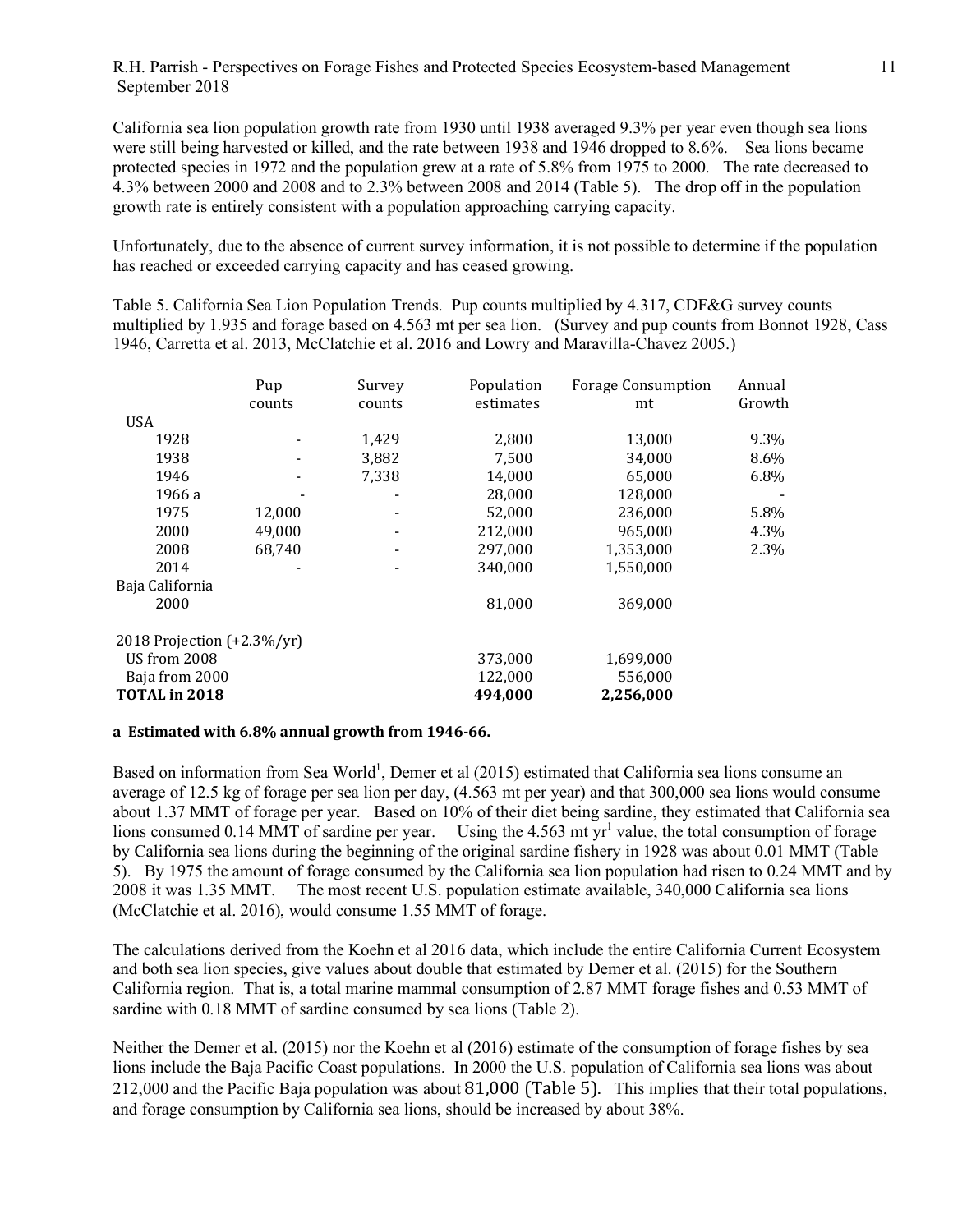The California Current population of California sea lions includes both the US breeding colonies and the Pacific coast of Baja colonies. To estimate the 2018 population size, the 81,000 California sea lions in Baja in 2000 and the recent US estimate must be projected. To make this projection I increased the 2000 Baja California and 2008 California population estimates by the most recent growth rate in California (i.e. +2.3%/yr). This results in a 2018 population estimate of 494,000 California sea lions that consume 2.25 MMT of forage per year (Table 5). This does not include the consumption by Stellar sea lions.

#### **Part 3: Present State of the Sardine and Anchovy Stocks:**

#### **Sardine:**

A time series of the commercial landings of the northern stock of sardine and the central stock of anchovy is available back to 1928, when 190,663 mt of sardine and 162 mt of anchovy were landed in California. The first observed period of high sardine abundance and its collapse is very well known; the second observed period of high sardine abundance was brought to a close by low recruitment success from 2006 to 2010 followed by near complete reproductive failure from 2011 to 2016 (Figure 34 from (Hill et al 2017). Note that an unknown proportion of the total landings is from the southern (Baja) stock.



Figure 34. Recruit (age-0 fish, billions) abundance time series  $(\pm 95\% \text{ CI})$  for model ALT.

It is significant that the Gulf of California sardine stock declined sharply at the same time as the northern stock; landings fell from a peak of 528,094 mt in the 08/09 season to 4,455 mt in the 14/15 season (Alvarez et al. 2017). It appears that the environmental factor that was responsible for the second observed collapse of the California sardine is geographically large enough to alter sardine abundance from British Columbia to the Gulf of California.

The original estimate of natural mortality (M=0.4) for sardine was made from the extensive information on the age structure in the early fishery (Murphy 1966). This value was used until very recently, when information showed that the recent natural mortality rate has increased substantially. Based on the size structure of sardines sampled in 2003-13, Zwolinski and Demer (2013) estimated the natural mortality rate to be M=0.52, with larger values for both young sardines and old sardines. The most recent biomass assessment uses a natural mortality rate that is 50% higher (M=0.6) than that observed in the 1930s and 1940s (Hill et al. 2017).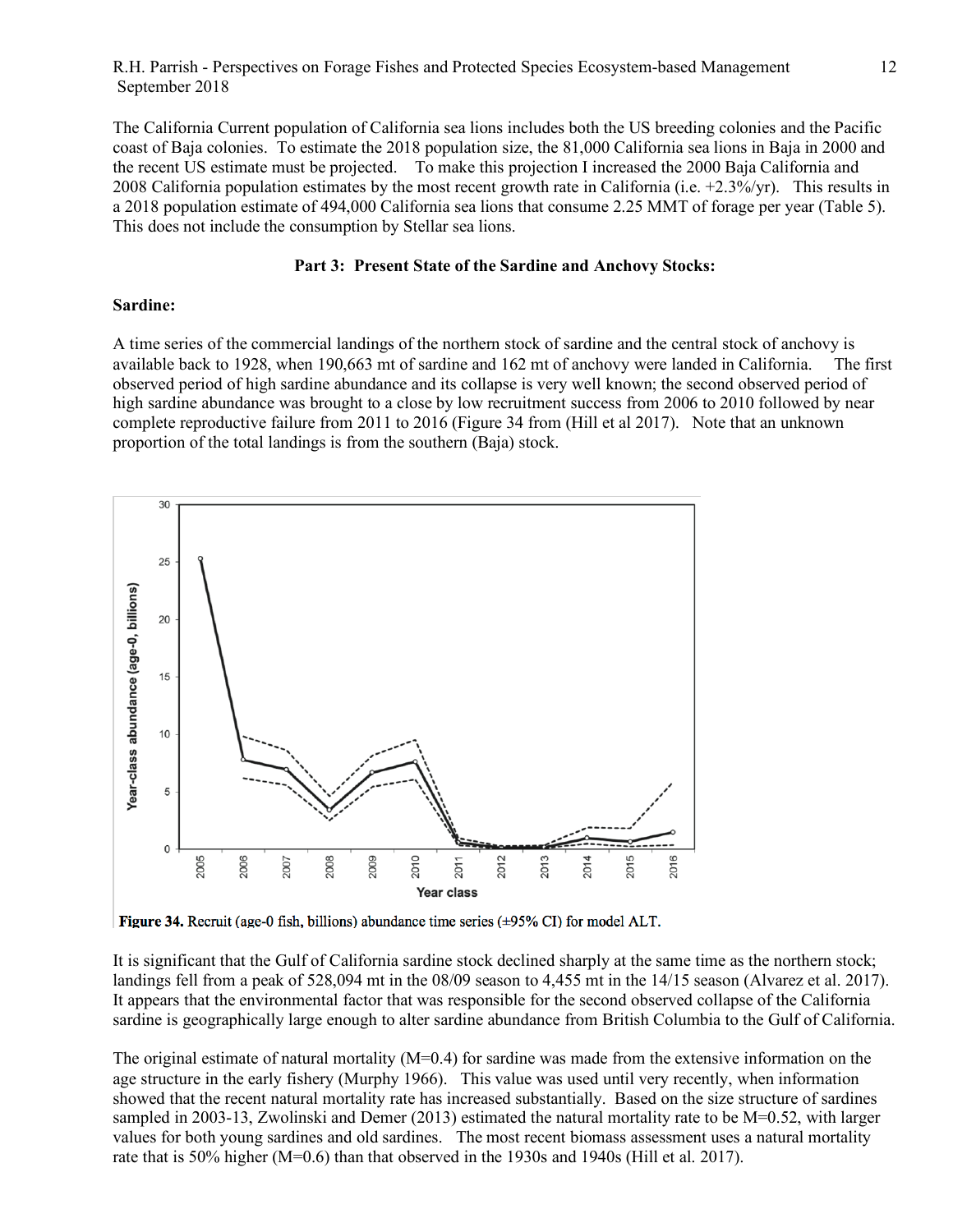During the late 1930s, at the peak of the early sardine fishery, estimates based on the above Demer et al. (2015) method of calculating total consumption of forage fishes by the U.S. portion of the California sea lion population was 0.034 MMT, this rose to 1.35 MMT in 2014 and the projected 2018 consumption estimate for the combined California and Pacific Baja populations is 2.25 MMT. This estimate does not include the California Current population of Stellar sea lions.

## **Anchovy:**

The spawning biomass of the northern stock of anchovy was at a very low level (i.e. about 0.02 MMT) when the CalCOFI egg and larvae surveys started in the early 1950s. It rose to over 0.5 MMT by the late 1950s and then to about 2.0 MMT in the mid-1960s (MacCall et al. 2015). In the mid-1960s, California anchovy landings began increasing, and the combined California and Ensenada catch was above 50,000 mt from 1967 until 1989. The California portion of the landings peaked at 143,800 mt in 1975. Weak 1974 and 1975 year-classes severely reduced the age composition from a dominance of 2 and 3 year olds and substantial catches of older fish to a fishery dominated by ages 0 and 1 (Mais 1981).

The California fishery fell below 20,000 mt in 1983 and it has never reached that level again. The Baja California fishery, which includes an unknown portion of the southern anchovy stock, peaked at 258,745 mt in 1981 (Alvarez et al. 2017). The combined fisheries peaked at 310,856 mt in 1981 and fell from 84,259 mt in 1988 to 3,215 mt in 1989.

With the exception of the 2005-6 anchovy bubble discussed later, the central anchovy stock has been at low population levels for nearly three decades, and this appears to be closely associated with the survival rate of anchovy eggs and early larvae. Fissel et al (2011) found "that egg densities were highly variable while larval densities have been persistently low since 1989. Recruitment estimation suggests that poor environmental conditions have potentially contributed to the low productivity. Mortality estimation reveals through an increasing egg mortality rate that low larval densities were primarily the result of high mortality during the pre-yolk-sac period."

The decrease in the early life history survival rate is clearly seen in Figure 1. It is clear that environmental conditions affecting the survival rate of eggs and early larval stages are the primary reason for the low population of anchovy in Southern California. Oddly, the 2005-6 anchovy bubble does not appear to have been associated with an increase in the survival of larvae as measured by the surveys.



Figure 1. Mean number of anchovy larvae per 100 eggs (from Table 1 Fissel et al 2011)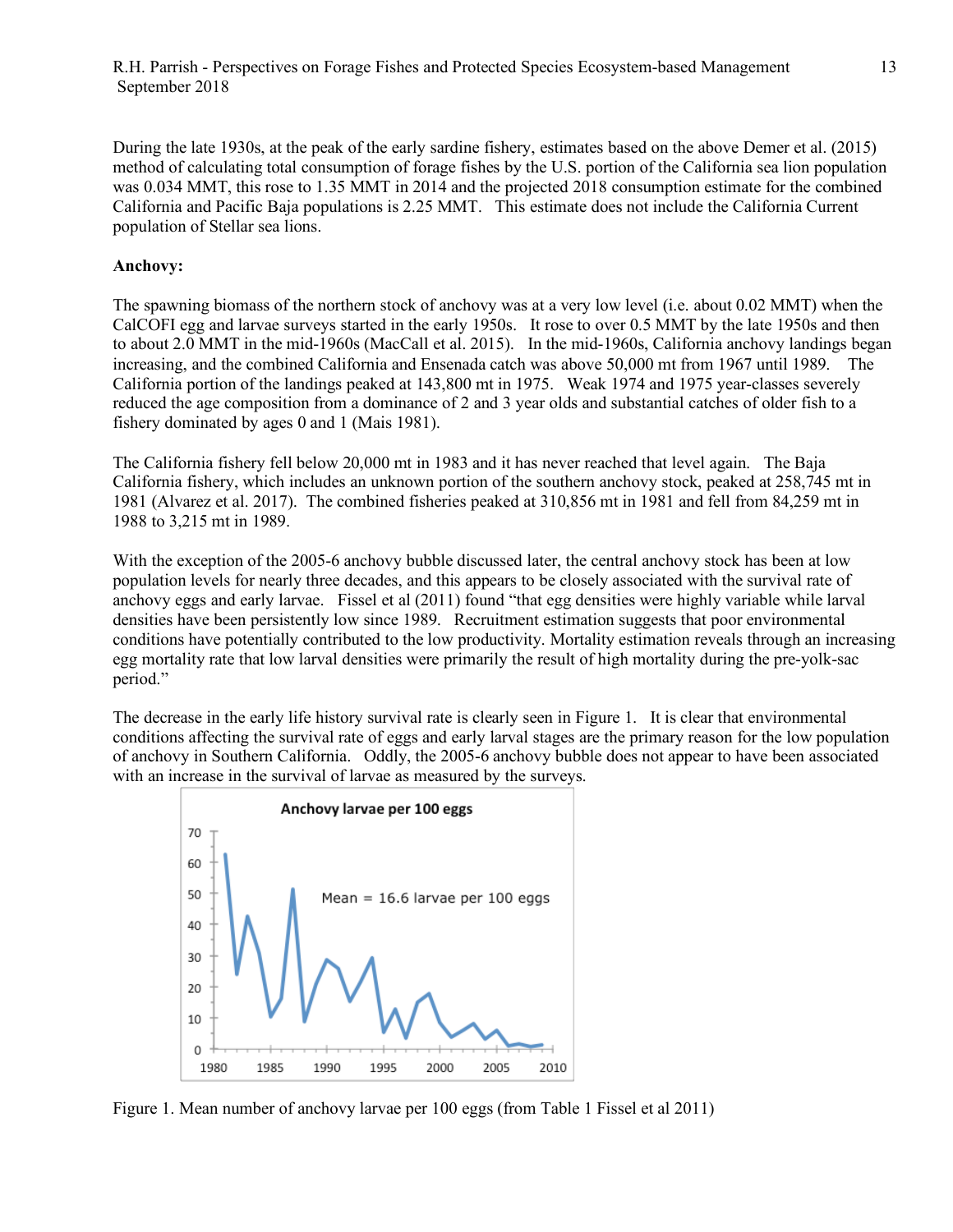The 2005-6 Anchovy Population Bubble:

The 2005-6 anchovy outbreak was one of the most interesting 'natural experiments' to occur in the California Current in recent years. The spawning biomass of the central stock of anchovy had been in the 0.1-0.4 MMT range since the decline of the previous anchovy regime in 1989 when it suddenly increased to a 2005 peak of 2.0 MMT (MacCall et al 2016) or 1.36 MMT (Fissel et al 2011). The outbreak appears to have been a single yearclass, probably 2003, which must have been the result of extremely high reproductive success. This enormous year-class produced the highest spawning biomass recorded (Fissel et al 2011) or one of the highest (MacCall et al 2016).

The MacCall et al (2016) study shows the spawning biomass in 2003 was about 0.15 MMT, this increased to about 0.6 MMT in 2004 and to a peak of about 2.0 MMT in 2005. The drop in spawning biomass from 2005 to 2006 was about 0.75 MMT and the drop from 2006 to 2007 was about 1.0 MMT.

It should be noted that both the MacCall and Fissel estimates of spawning biomass are minimum estimates of the anchovy population size because they do not include young, non-spawning anchovies, anchovies that spawned south of the US-Mexican Border and anchovies spawning inshore of the egg and larvae surveys. Age 0 and age 1 anchovies are concentrated in shallow coastal water (Parrish et al. 1985).

U.S. landings of anchovy in 2005 were 11,180 mt,, and 12,791 mt were landed in 2006; this small fishery would have had no measureable effect on a population of 1-2 MMT.

So what caused the 1.75 MMT two-year drop in the abundance of the anchovy stock?

The obvious answer is: something ate them!

According to MacCall et al (2015) "It is reasonable to expect that abundance could recover quickly again if and when favorable conditions return. However, other factors such as predation may be currently limiting population growth. Major anchovy predators, such as California sea lions and humpback whales, have recovered from their very low abundances during the 1950s (Carretta et al., 2014; Calambokidis and Barlow, 2004), and may now be consuming a larger fraction of the anchovy population, especially under the presently low abundances and nearshore concentrations."

It would be interesting to see if any of the present ecosystem models could reproduce the prey switching necessary to describe the collapse of the anchovy population bubble of 2005-6.

The decline of the central anchovy stock continued after 2006 and the spawning biomass estimates from the egg and larvae survey in 2009 reached the extremely low levels that had occurred in the early 1950s (MacCall et al (2016).

Natural Mortality Rate.

The major cause of natural mortality in forage fishes is predation, and as seen in the above analysis of the Koehn et al (2016) information, 52% of the predation of anchovy is from protected mammals and birds and 48% is from fishes; there is no take by invertebrates. These values are, of course, averages of the 2000-14 period, and they give no estimate of the range of predation rates when anchovy are at low and high abundance. As seen above, the minimum spawning biomass of the central stock of anchovy (i.e. egg and larvae estimates of spawning biomass in US waters) varied from around 2.0 MMT to 0.02 MMT in the 2000-14 period (MacCall et al 2016).

It is highly likely that there has been a larger increase in the natural mortality rate of the central stock of anchovy than that observed in the northern stock of sardine. This is partially due to the fact that the central anchovy stock's distribution closely overlaps that of the California sea lion. In addition, anchovy has the highest frequency of occurrence in the sea lion diet and sardine has the  $8<sup>th</sup>$  most frequent (Table 3 from Lowry and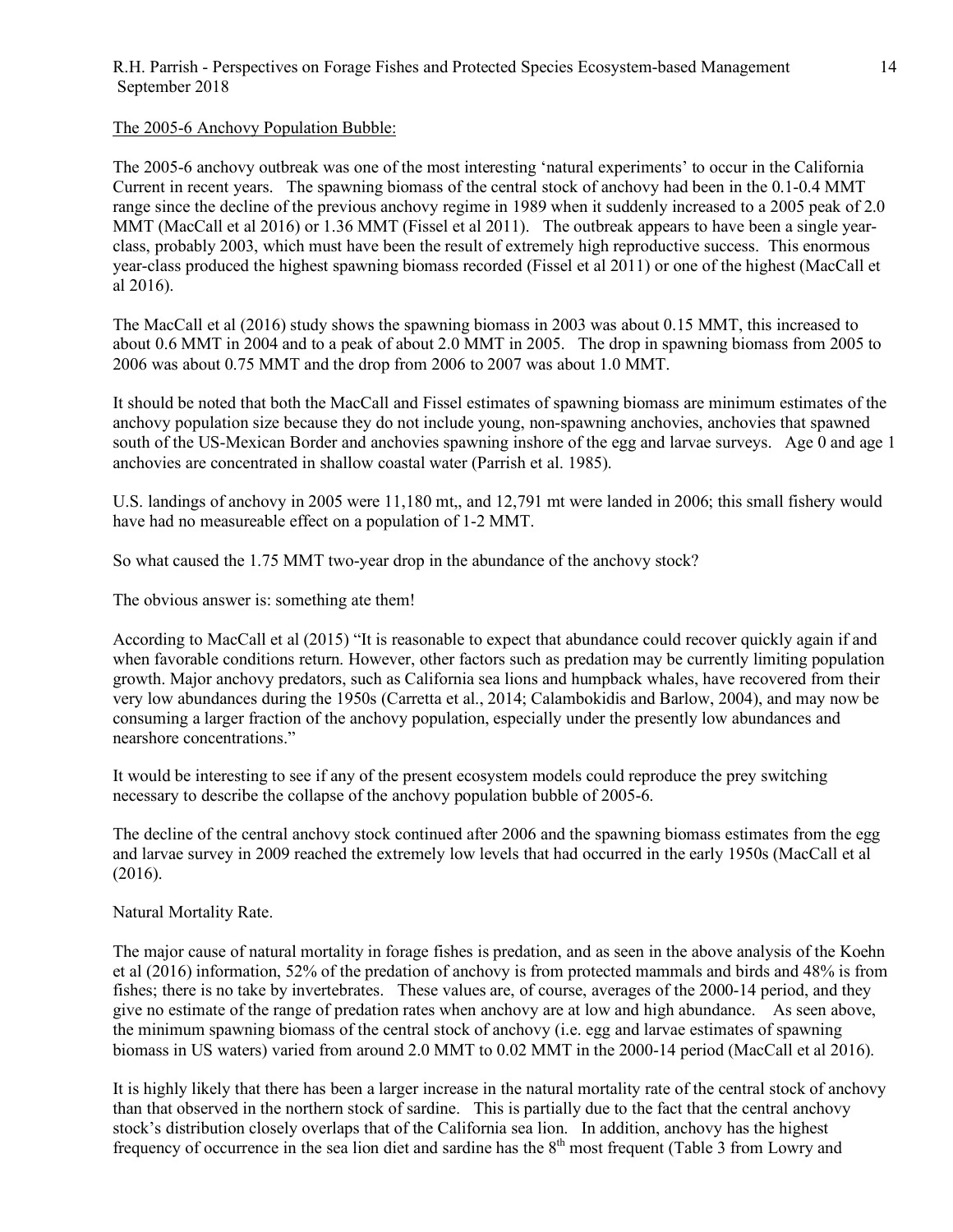Carretta 1999). The central stock of anchovy remains in the Southern California area and is preyed upon all year; in contrast, older sardine migrate northwards in the late spring and return in the early winter. The abundance of sardine in Southern California is at a minimum in the spring to late fall, when marine mammals and birds that breed and raise their young in Southern California are the most in need of forage. The natural mortality rate of anchovy is not well established, and different authors have used different values. MacCall (1974) found that natural mortality increased with age and suggested that  $M=1.06$  (an annual rate of 65% per year) was the best single estimate. Jacobson et al (1994) 'assumed' a rate of  $M=0.8$  based on the longevity of the species.

Protected species are a major source of predation mortality of the northern anchovy, and their take heavily outweighs that taken by the U.S. Fishery (Table 6).

Table 6. Average (2000-14) annual take (mt) of northern anchovy by protected species and species groups vs. that taken by the U.S. fishery. (Calculated from Koehn et al. 2016: Table 1 and supplemental data).

| Common murre   | 103,082 |                       | 23,671 |
|----------------|---------|-----------------------|--------|
|                |         | California gull       |        |
| Humpback whale | 94,725  | Fin whale             | 22,822 |
| Dolphins       | 89,179  | Western/Glaucous gull | 22,027 |
| Porpoises      | 87,135  | <b>Brown Pelican</b>  | 21,013 |
| Shearwater     | 52,885  | Brandt's cormorant    | 10,741 |
| Harbor seals   | 50,677  | Rhinoceros auklet     | 8,724  |
| Sea lions      | 41,741  | <b>U.S. Fishery</b>   | 8,095  |
| Fur seals      | 35.768  | Minke whale           | 6,018  |
|                |         |                       |        |

If the anchovy natural mortality rate increased by 50%, as observed in sardine, the present natural mortality would be M=1.2 with the Jacobson et al (1994) estimate or M=1.59 with the MacCall estimate. This would give an annual mortality, in the absence of a fishery, of either 69.9% per year or 79.6% per year, and age 1 anchovy would account for 70% or 80% of the entire population.

When age zeros are added, it is clear that, if the higher mortality rates are valid, the present anchovy population is heavily dominated by ages 0 and 1. Much of this biomass is not measured because it is inshore of the current egglarval survey grid. Further, current egg-larval surveys, which were designed for sardine, are not suitable to measure peak anchovy spawning because survey timing falls only in January, at the beginning, and April, the end of the spring spawning period for the central stock. The northern stock, which may at times dominate the anchovy biomass in Central and Northern California, is not included in the egg-larvae biomass estimates. The last problem is that current surveys stop at the U.S. border and do not extend into Mexico, where a significant proportion of the central anchovy stock lives.

### **DISCUSSION**

As noted in my comments related to the NOAA Fisheries Ecosystem-Based Fishery Management Western Road Map Implementation Plan (WRIP, Agenda Item C.1.b), the subject that has been largely missing from the forage fish vs. fishery controversy, as well as discussion about how to achieve real ecosystem-based fishery management, is: What is the carrying capacity of the California Current for sea lions and other protected marine animals? Should management treat protected species that are near carrying capacity the same as it does protected species that have healthy populations but are well below carrying capacity, and how should management of threatened species differ from protected species that have healthy populations?

The expected symptoms of a population of mammals at carrying capacity include reduced reproductive output, decreased growth and survival of young animals, delayed sexual maturity, increases in disease or parasites and decreased size and survival of adults. There have been recent increases in California sea lion pup mortality and reduced pup growth rates, as well as increased incidence of leptospirosis observed in central California and Oregon, leading to the suggestion that the population is approaching carrying capacity (McClatchie et al. 2016).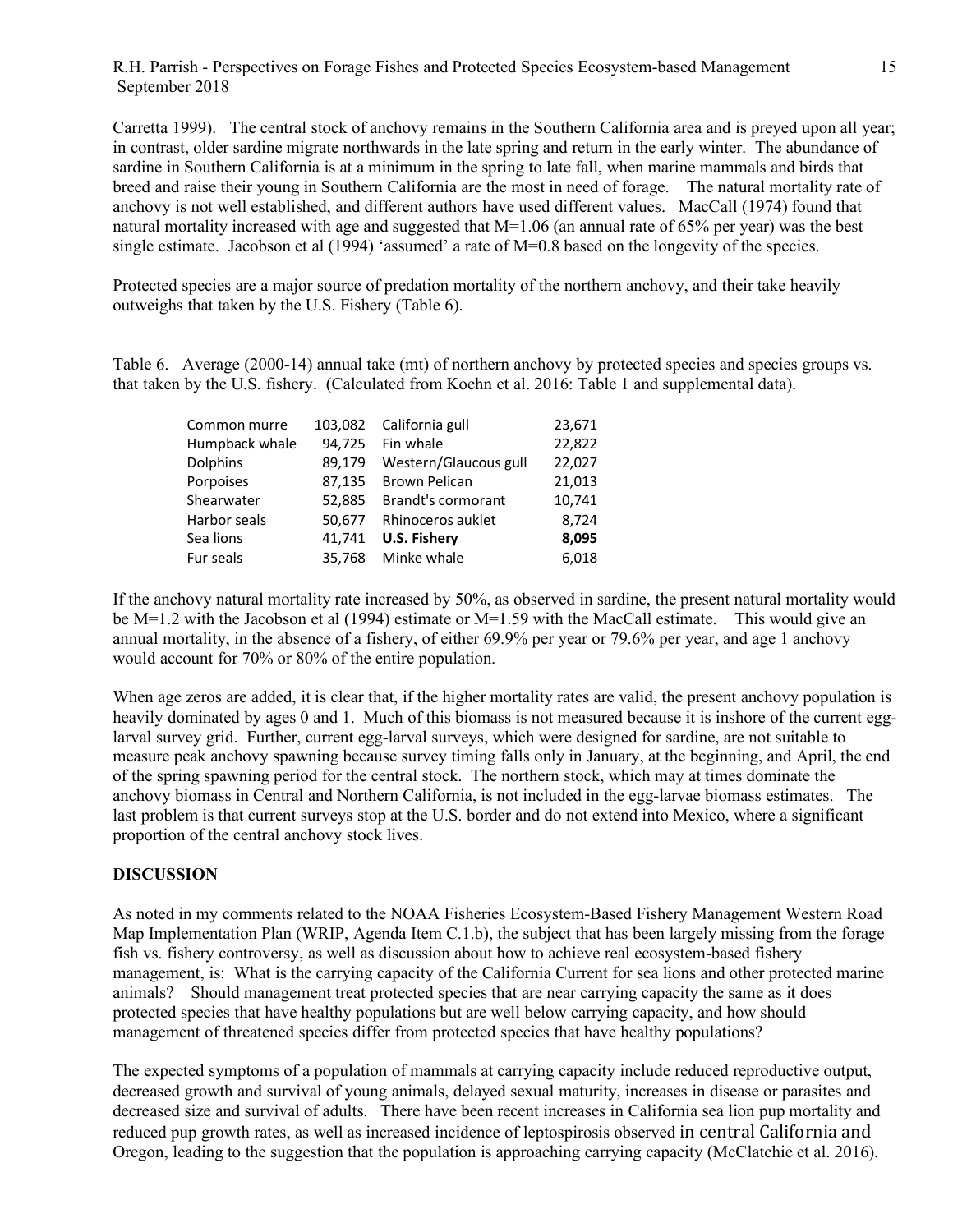Is a population under stress from being close to or above present carrying capacity as healthy as a population at 60% of carrying capacity and not under stress?

Certainly anyone familiar with the California Current Ecosystem is aware of the extreme climatic dependence of sardine and anchovy populations. Clearly environmental variation causes large decadal and El Niño scale changes in the carrying capacity of the California Current for anchovy, sardine, as well as other key forage species and the animals that prey on them.

In conclusion, as noted in my WRIP comments, it is apparent that during the present environmental regime, competition between protected species is far more important than competition between protected species and the U.S. fishery for forage fishes. Information documenting this competition, and analyses calculating the trade-offs between competing predators and fisheries, which are needed to achieve true ecosystem-based management, should be included in the Fishery Ecosystem Plan,

# **References:**

Alvarez, C., S. Andraka, G. Anhalzer, and S. Morgan. 2017. Small Pelagics Fishery in Sonora, Gulf of California. MSC Fish. Ass. Rep. Dec 19, 2017 359p.

Berger, A.M., Grandin, C.J., I.G. Taylor, A.M. Edwards, and S. Cox. 2017. Status of the Pacific Hake (whiting) stock in U.S. and Canadian waters in 2017. Prepared by the Joint Technical Committee of the U.S. and Canada Pacific Hake/Whiting Agreement, National Marine Fisheries Service and Fisheries and Oceans Canada. 202 p.

Bonnot, Paul. 1928. Report on the Seals and Sea Lions of California. Calif. Div. Fish Game. Fish Bull. 14. 62p.

Bureau of Marine Fisheries**.** 1946. California sea lion census for 1946. Calif. Fish Game 33:19-22

Carretta J. V. et al. 2017. U.S. Pacific marine mammal stock assessments: 2016. NOAA-TM-NMFS-SWFSC-577.

http://www.nmfs.noaa.gov/pr/sars/pdf/stocks/pacific/2014/po2014\_ca\_sea\_lion-us.pdf

Cass, V.L. 1985. Exploitation of California Sea Lions, *Zalophus californianus* , Prior to 1972. Mar. Fish. Rev. 47: 36-8.

Demer, D. A., J. P. Zwolinski, B. J. Macewicz, G. R. Cutter Jr., B. E. Elliot, S. A. Mau, D. W. Murfin, J. S. Renfree, T. S. Sessions and K. L. Stierhoff. 2015. Sardine Stock Status, Acoustic-Trawl Surveys, Spring and Summer 2014. SSC Vancouver, Washington 6 March 2015.

Field, J.C., E.J. Dick, and A.D. MacCall. 2997. Stock assessment model for the shortbelly rockfish, *Sebastes jordani*, in the California Current. NOAA-TM-NMFS-SWFSC-405. 83p.

Field, J.C., R.C. Francis and K. Aydin. 2006. Top-down modeling and bottom up dynamics: Linking a fisheriesbased ecosystem model with climate hypotheses in the Northern California Current. Progress in Oceanography 68:238–270

Fissel, B.E., N.C.H. Lo, S.F. Herrick. 2011. Daily egg production, spawning biomass and recruitment fodr the central subpopulation of northern anchovy 1981-2009. CalCOFI Rep., Vol. 52, 116-29.

Hernandez-Camacho, C.J., D. Aurioles-Gamboa, J. Laake and L.R. Gerber. 2008. Survival rates of the California sea lion, *Zalophus californianus*, in Mexico. Jour. Mam. Vol. 80(4):1059-1066.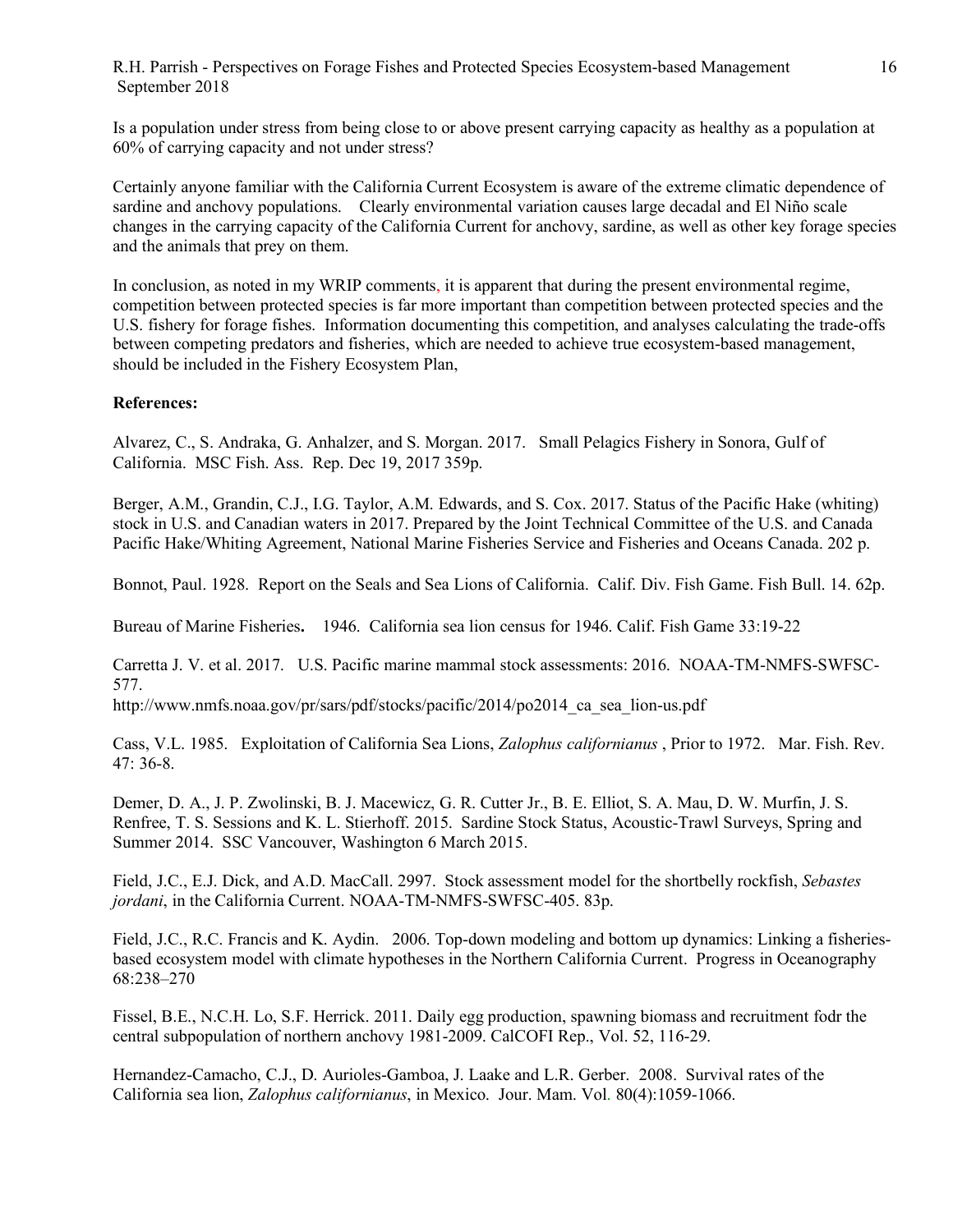Hill, K.T. and P.R. Crone. 2005. Assessment of the Pacific mackerel (*Scomber japonicus*) stock for U.S. management in the 2005-2006 season. Pacific Fishery Management Council, June 2005 Briefing Book, Agenda Item F.1.b, Attachment 1. 167 p.

Hill, K.T., P.R. Crone, J.P. Zwolinski. 2017. Assessment of the Pacific sardine resource in 2017 for U.S. management in 2017-18. US Department of Commerce. NOAA Tech. Memo. NMFS-SWFSC-576. 262

Hurtado-Ferro, F., Punt, A.E., 2014. Revised Analyses Related to Pacific Sardine Harvest Parameters. Pacific Fishery Management Council, 7700 NE Ambassador Place, Portland, OR, pp. 97220 (last accessed 31.06.15.). http:// www.pcouncil.org/wp-content/uploads/I1b ATT1 REVISED ANALYSIS SARDINE HRVST PARMTRS MAR2014BB.pdf.

Jacobson, L.D., N.C.H. Lo and J.T. Barnes. 1994. A biomass-based assessment model for northern anchovy, *Engraulis mordax*. Fish. Bull. 92(4):211-24.

Koehn, L. E., Essington, T. E., Marshall, K. N., Kaplan, I. C., Sydeman, W. J., Szoboszlai, A. I., and Thayer, J. A. 2016. Developing a high taxonomic resolution food web model to assess the functional role of forage fish in the California Current Ecosystem. Ecological Modelling, 335: 87–100.

Lowry M.S, Carretta J.V. 1999 Market squid *(Loligo opalescens*) in the diet of California sea lions (*Zalophus californianus*) in southern California (1981–1995). *California Cooper. Ocean. Fish. Invest. Rep.* **40**, 196–207.

Lowry, M.S. and O. Maravilla-Chavez. 2005. Recent abundance of California sea lions in western Baja California, Mexico and the United States. Pages 485-497 in D. K. G. a. C. A. Schwemm, editor. Proceedings of the Sixth California Islands Symposium. National Park Service Technical Publication CHIS-05-01, Institute for Wildlife Studies, Arcata, California, Ventura, California. https://swfsc.noaa.gov/uploadedFiles/Divisions/PRD/Programs/Coastal\_Marine\_Mammal/Lowry%20and%20Mar

MacCall, A.D. 1974. The MortaJity Rate of *Engradis mordax* in Southern California. CalCOFI Rep. Vol. 17: 131-5.

avilla.pdf

MacCall, A.D., W.J. Sydeman, P.C. Davison, and J.A. Thayer. 2016. Recent collapse of northern anchovy biomass off California. Fish. Res. 175:87-94.

Mais, K.F., 1981. Age-composition changes in the anchovy, Engraulis mordax, central population. CalCOFI Rep., Vol. XXII. 82-87.

McClatchie S, Field J, Thompson AR, Gerrodette T, Lowry M, Fiedler PC, Watson W, Nieto KM, Vetter RD. 2016. Food limitation of sea lion pups and the decline of forage off central and southern California. *R. Soc. open sci.* **3**: 150628. http://dx.doi.org/10.1098/rsos.150628

Murphy G.I., 1966. Population biology of the Pacific sardine *(Sardinops caerulea),* Proceedings of the California Academy of Sciences, 34, 1-84.

Weise, M. J. and Harvey J.T. 2008. Temporal variability in ocean climate and California sea lion diet and biomass consumption: implications for fisheries management. *Mar. Ecol. Prog. Ser.* **373**, 157–172. (doi:10.3354/meps07737).

Olsen,E., I. C. Kaplan, C. Ainsworth, G. Fay , S. Gaichas ,R. Gamble, R. Girardin, C. H. Eide, T. F. Ihde, H. Nalini Morzaria-Luna, K.F. Johnson, M. Savina-Rolland, H. Townsend, M. Weijerman, E. A. Fulton and J. S. Link. 2018. Ocean Futures Under Ocean Acidification, Marine Protection, and Changing Fishing Pressures Explored Using a Worldwide Suite of Ecosystem Models. Frontiers in Mar. Sci. Vol. 5 | Article 64